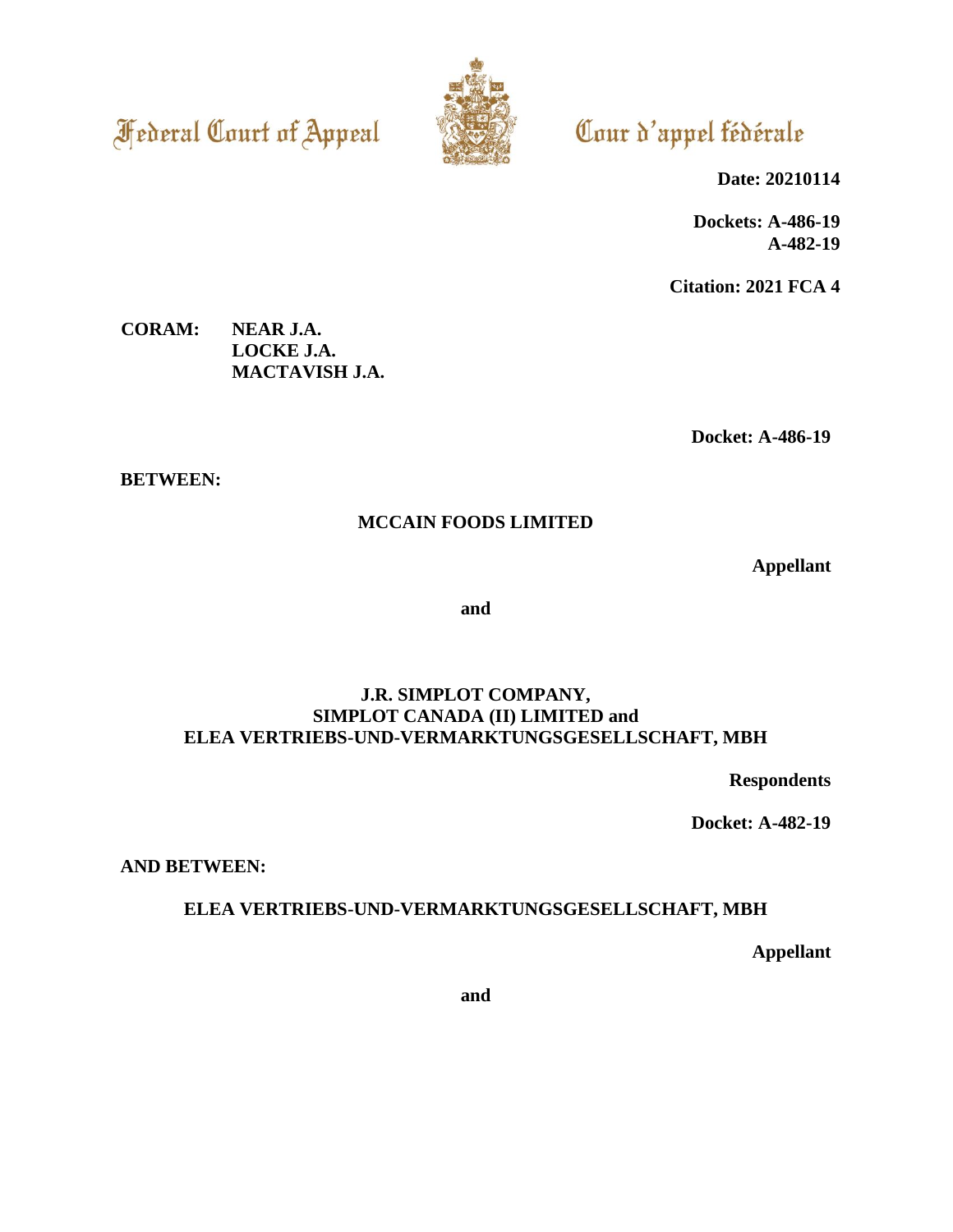# **MCCAIN FOODS LIMITED, J.R. SIMPLOT COMPANY and SIMPLOT CANADA (II) LIMITED**

# **Respondents**

Heard by online video conference hosted by the registry, on December 9, 2020.

Judgment delivered at Ottawa, Ontario, on January 14, 2021.

REASONS FOR JUDGMENT BY: LOCKE J.A.

CONCURRED IN BY: NEAR J.A.

MACTAVISH J.A.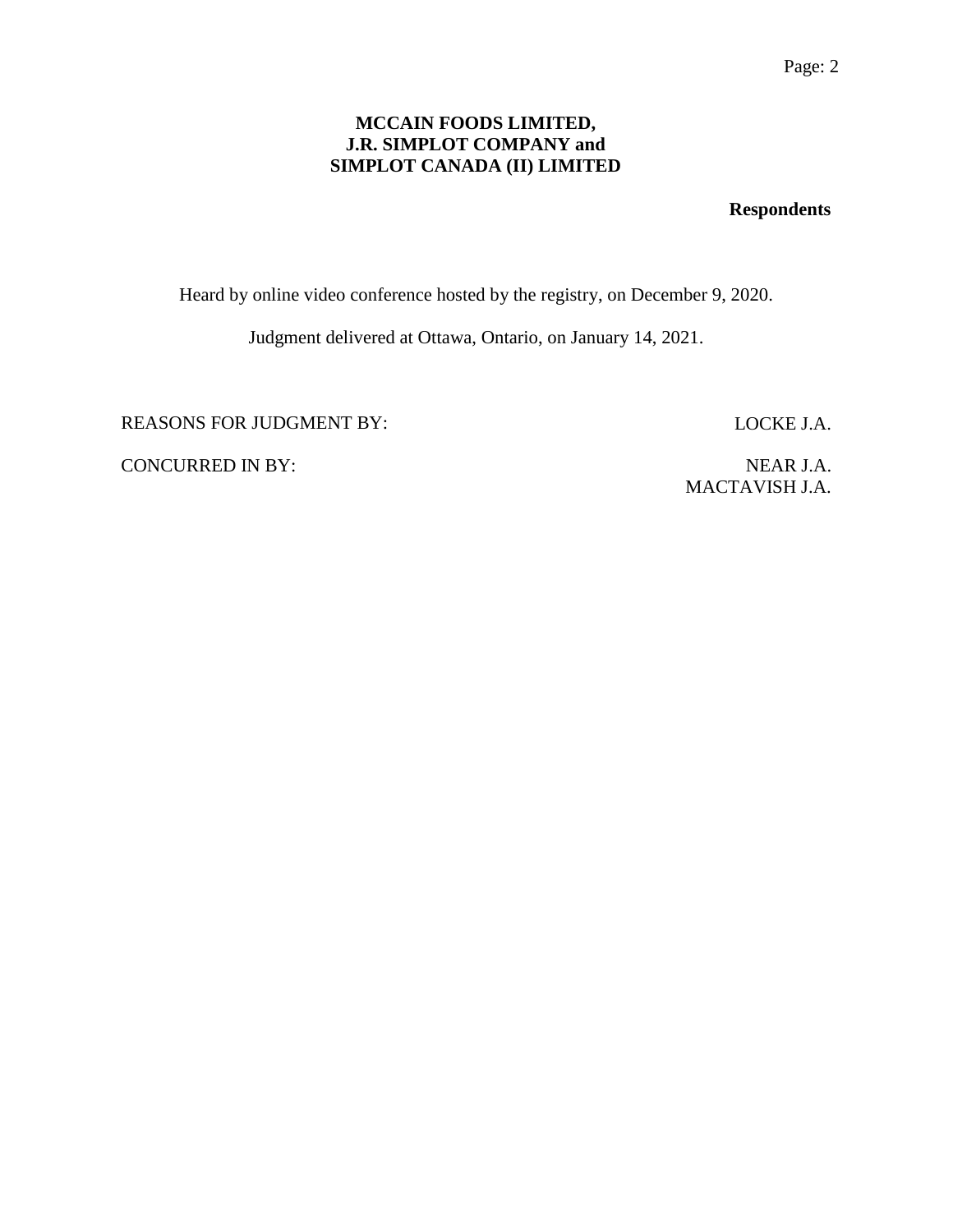**Federal Court of Appeal** 



# Cour d'appel fédérale

**Date: 20210114**

**Dockets: A-486-19 A-482-19**

**Citation: 2021 FCA 4**

**CORAM: NEAR J.A. LOCKE J.A. MACTAVISH J.A.**

**Docket:A-486-19**

**BETWEEN:**

# **MCCAIN FOODS LIMITED**

**Appellant**

**and**

# **J.R. SIMPLOT COMPANY, SIMPLOT CANADA (II) LIMITED and ELEA VERTRIEBS-UND-VERMARKTUNGSGESELLSCHAFT, MBH**

**Respondents**

**Docket:A-482-19**

**AND BETWEEN:**

# **ELEA VERTRIEBS-UND-VERMARKTUNGSGESELLSCHAFT, MBH**

**Appellant**

**and**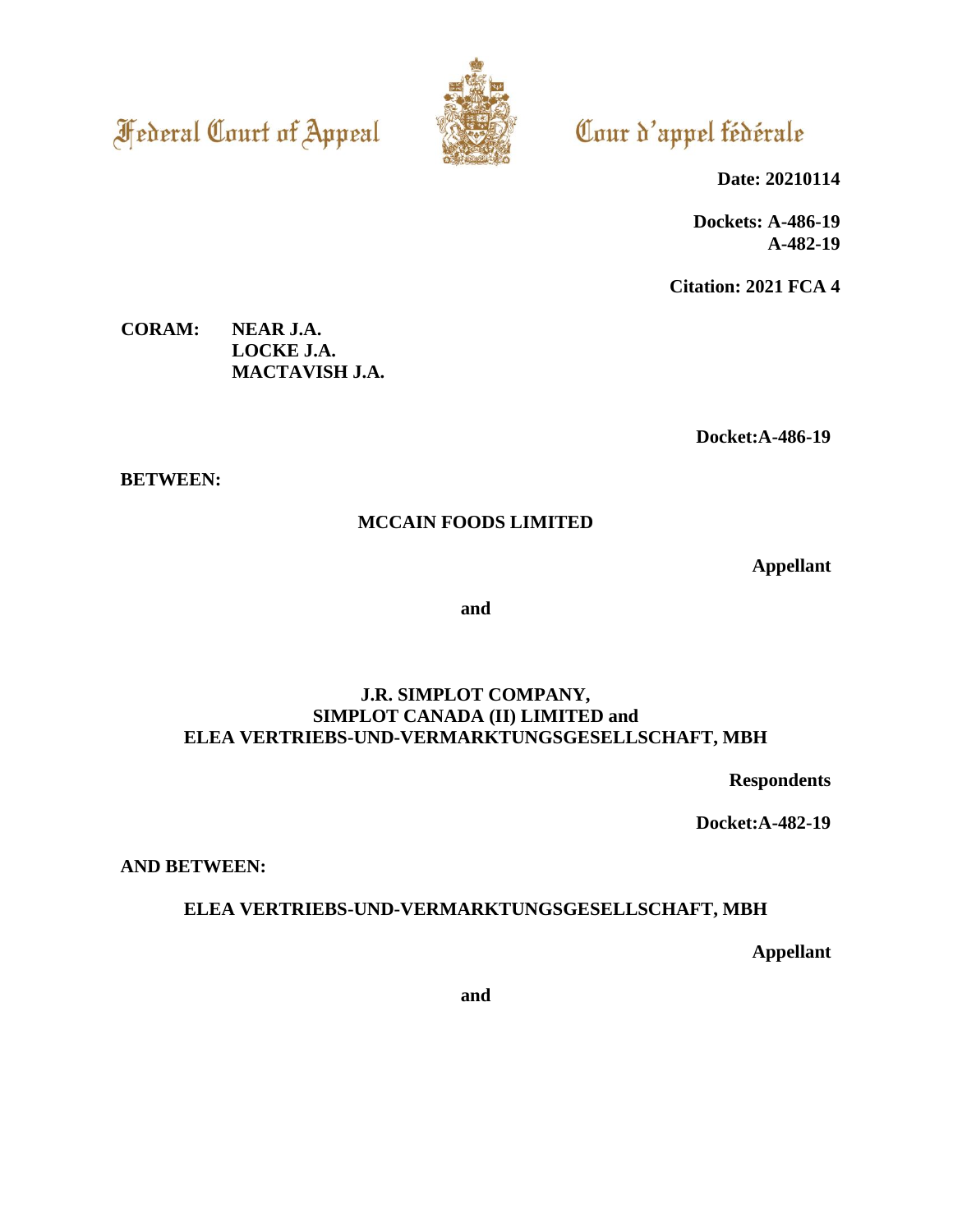# **MCCAIN FOODS LIMITED J.R. SIMPLOT COMPANY and SIMPLOT CANADA (II) LIMITED**

**Respondents**

# **REASONS FOR JUDGMENT**

# **LOCKE J.A.**

## I. Background

[1] This decision concerns two appeals from a decision of the Federal Court (2019 FC 1635, per McVeigh J., hereinafter the Judge) which allowed in part an appeal of a decision of Prothonotary Aylen (the Prothonotary) in the context of a patent infringement action. In the action, McCain Foods Limited (McCain) alleges that J.R. Simplot Company and Simplot Canada (II) Limited (together, Simplot) infringe Canadian Patent No. 2,412,841 entitled "Process for Treating Vegetables and Fruit Before Cooking" (the Patent). Specifically, McCain alleges that Simplot's use of a system that uses a pulsed electric field (PEF) to reduce the resistance of frozen fruits and vegetables to cutting after they are cooked infringes the Patent.

## [2] The Prothonotary had granted Simplot leave to

- A. Amend its statement of defence and counterclaim to introduce allegations that Simplot benefited from an implicit license and/or from McCain's alleged acquiescence, and
- B. Commence a third party claim against Elea Vertriebs-und-Vermarktungsgesellschaft, mbH (Elea), the supplier of the PEF systems used by Simplot in the alleged infringement.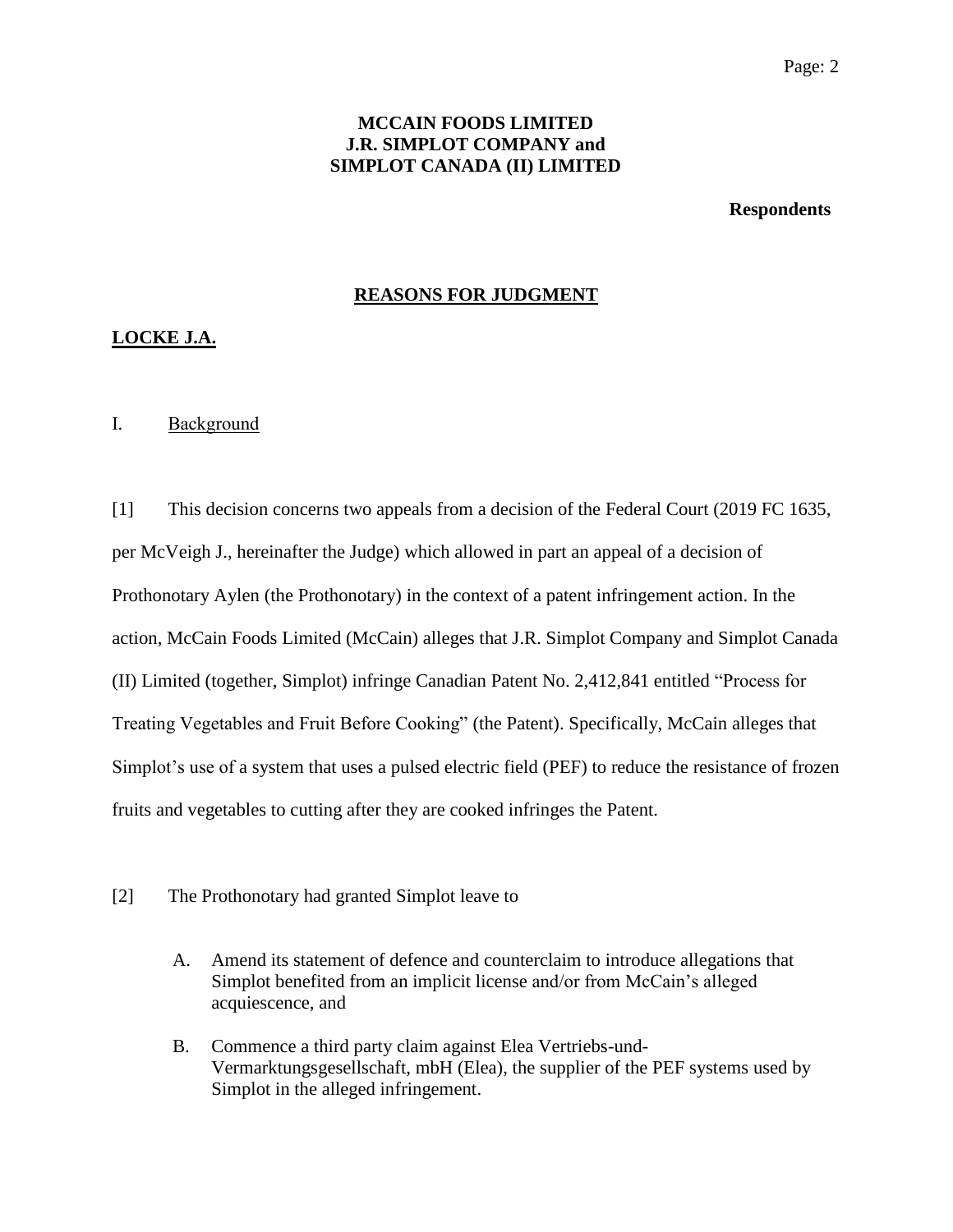[3] In addition to McCain's appeal of the Prothonotary's decision, the Judge was faced with a motion by Elea to strike or stay the third party claim.

[4] The Judge limited the scope of permissible allegations in the statement of defence and counterclaim and the third party claim, but refused to strike all of the new allegations therein. She also refused to stay the third party claim. The limitations that the judge imposed on the allegations are not in issue before this Court. Before us, McCain (in Court File No. A-486-19) seeks to strike the remaining implicit license and acquiescence allegations in the statement of defence and counterclaim, as well as the entirety of the third party claim, without leave to amend. In the other appeal (Court File No. A-482-19), Elea seeks to strike the third party claim only, again without leave to amend.

[5] For the reasons set out below, I would allow Elea's appeal, and strike the third party claim without leave to amend. I would allow McCain's appeal in part, likewise striking the third party claim without leave to amend, but dismissing the appeal as it relates to Simplot's implicit license and acquiescence defences.

#### II. Key Facts and Impugned Decisions

[6] The focus of the pleadings amendments and third party claim in this matter is the fact that the supplier of the PEF systems used by Simplot in the alleged infringement, Elea, also sold PEF systems to McCain.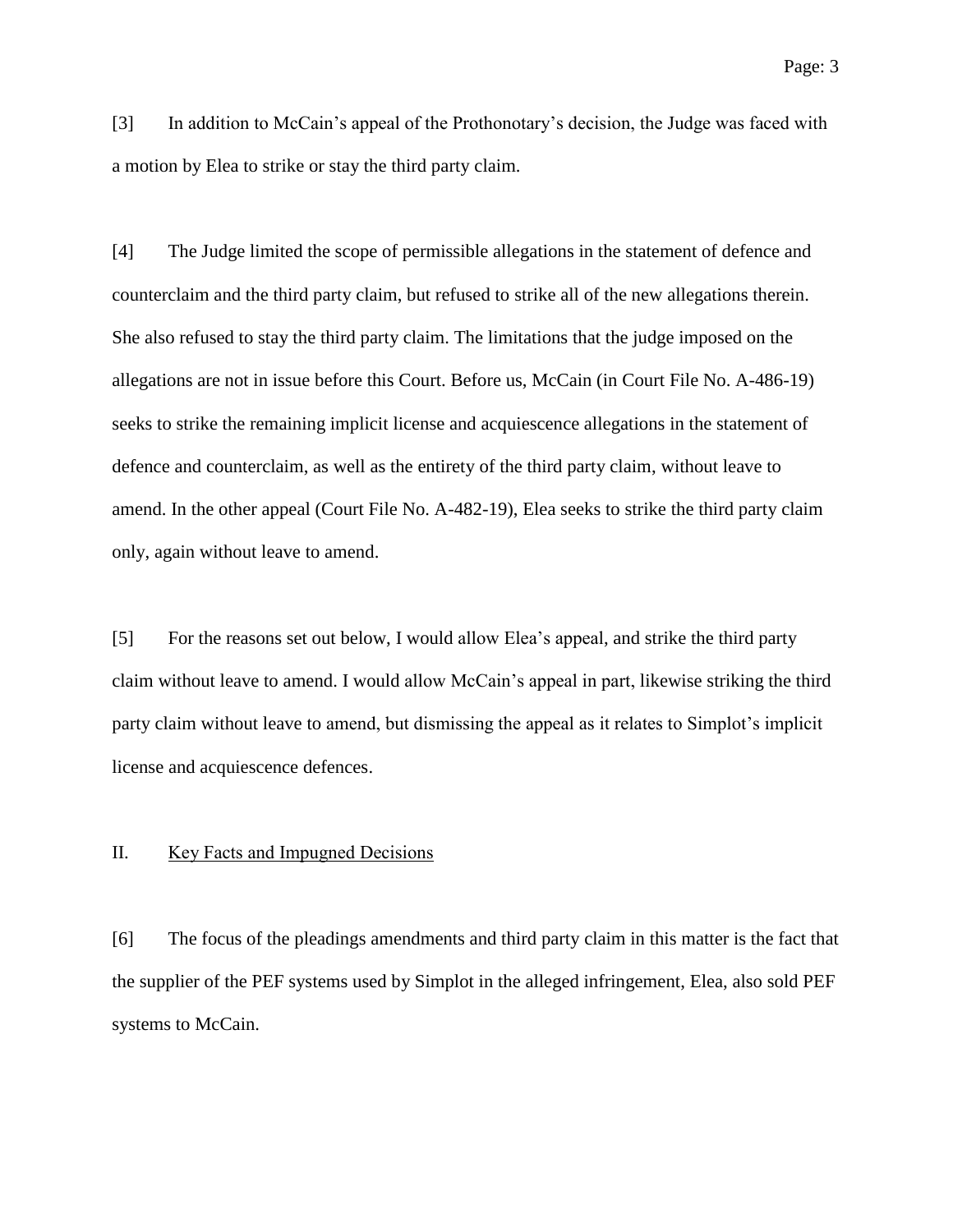[7] In its statement of defence and counterclaim, as amended, Simplot alleges the following in support of its position that it benefits from an implicit license and/or from McCain's acquiescence:

- A. Elea's website indicates that it has developed and installed over 100 of its impugned PEF systems that are in use around the world;
- B. In the contract between Simplot and Elea (the Contract), the latter warrants that its PEF systems do not infringe any patent, and that Simplot's use of such systems would not infringe any patent;
- C. Elea sold the same PEF systems to McCain, which uses them in Canada and the U.S.; and
- D. McCain is aware that Elea is manufacturing its PEF systems and selling them to others, including in Canada to Simplot, but took no steps to (i) stop Elea from doing so, or (ii) put Simplot on notice of the Patent, or prevent its purchase of Elea's PEF systems.
- [8] In its third party claim, as amended, Simplot seeks declarations that, to the extent that

Simplot is found to have infringed the Patent,

- A. Elea induced such infringement,
- B. Elea is liable, individually or jointly with Simplot, for such infringement and any remedies that may be awarded as a result thereof, and
- C. Elea is liable to Simplot in respect of its losses resulting from certain orders that might be issued in relation to such infringement.
- [9] Simplot's third party claim is based on the following factual allegations, some of which

are similar to those described above in respect of its statement of defence and counterclaim:

- A. Simplot purchased its allegedly-infringing PEF systems from Elea;
- B. In the Contract, Elea warranted that its PEF systems do not infringe any patent, and that Simplot's use of such systems would not infringe any patent;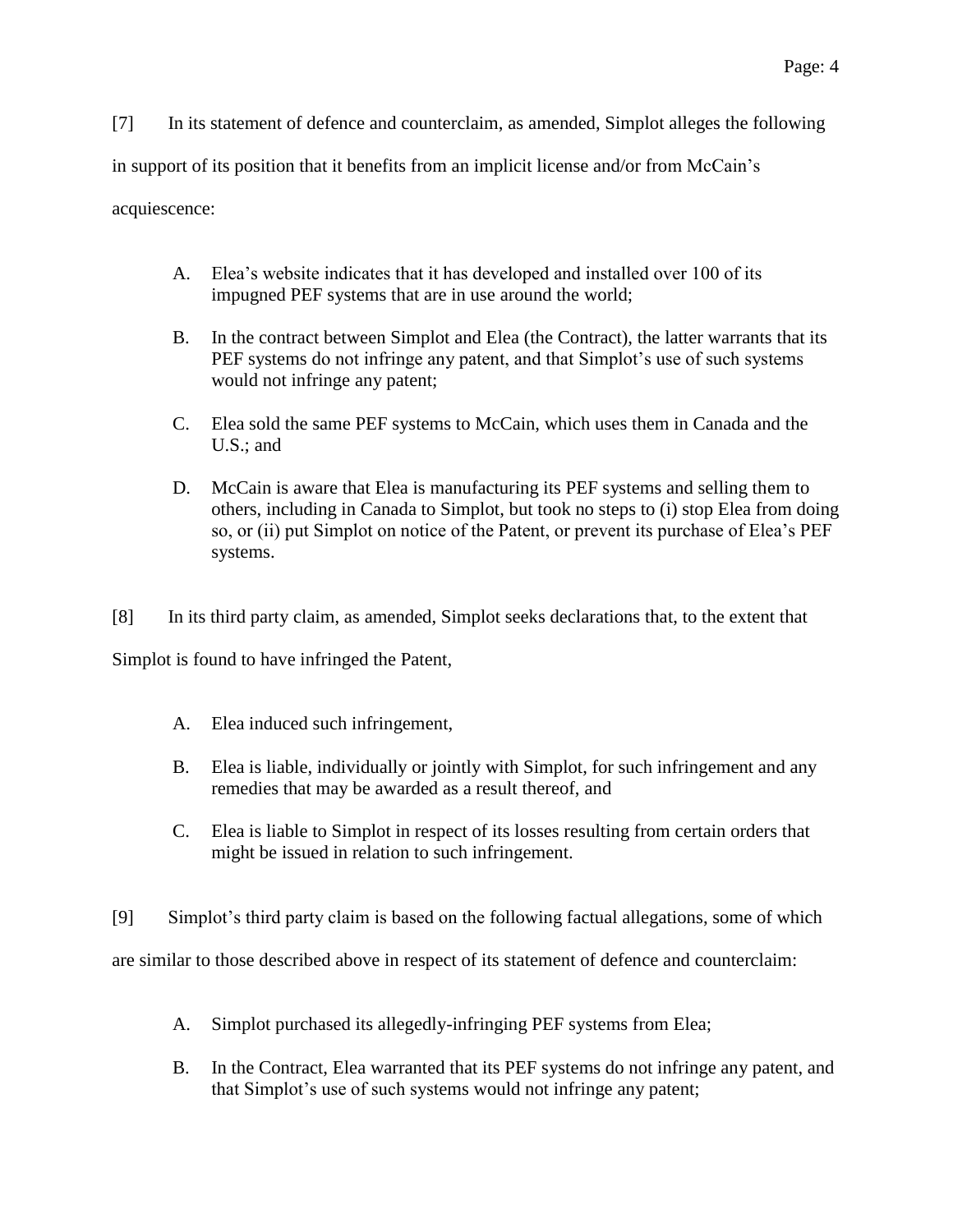- C. The Contract also obliges Elea to defend, save harmless and indemnify Simplot against all losses and liabilities related to McCain's infringement claim; and
- D. Elea was aware, before the Contract was executed, of McCain's U.S. patent that corresponds to the Patent.

[10] As indicated above, the Prothonotary granted leave to (i) amend Simplot's statement of defence and counterclaim to introduce the allegations described above, and (ii) commence the third party claim. The Judge allowed in part the appeal from the Prothonotary's decision, limiting some of the allegations Simplot had initially sought to make. However, the Judge did not interfere with the Prothonotary's decision as regards the allegations described above.

# III. Issues

[11] As indicated, this decision concerns two appeals. The two appeals overlap as regards Simplot's third party claim.

[12] The issues in dispute can be classified as follows:

- A. Statement of Defence and Counterclaim
	- i. Implicit License Defence
	- ii. Acquiescence Defence
- B. Third Party Claim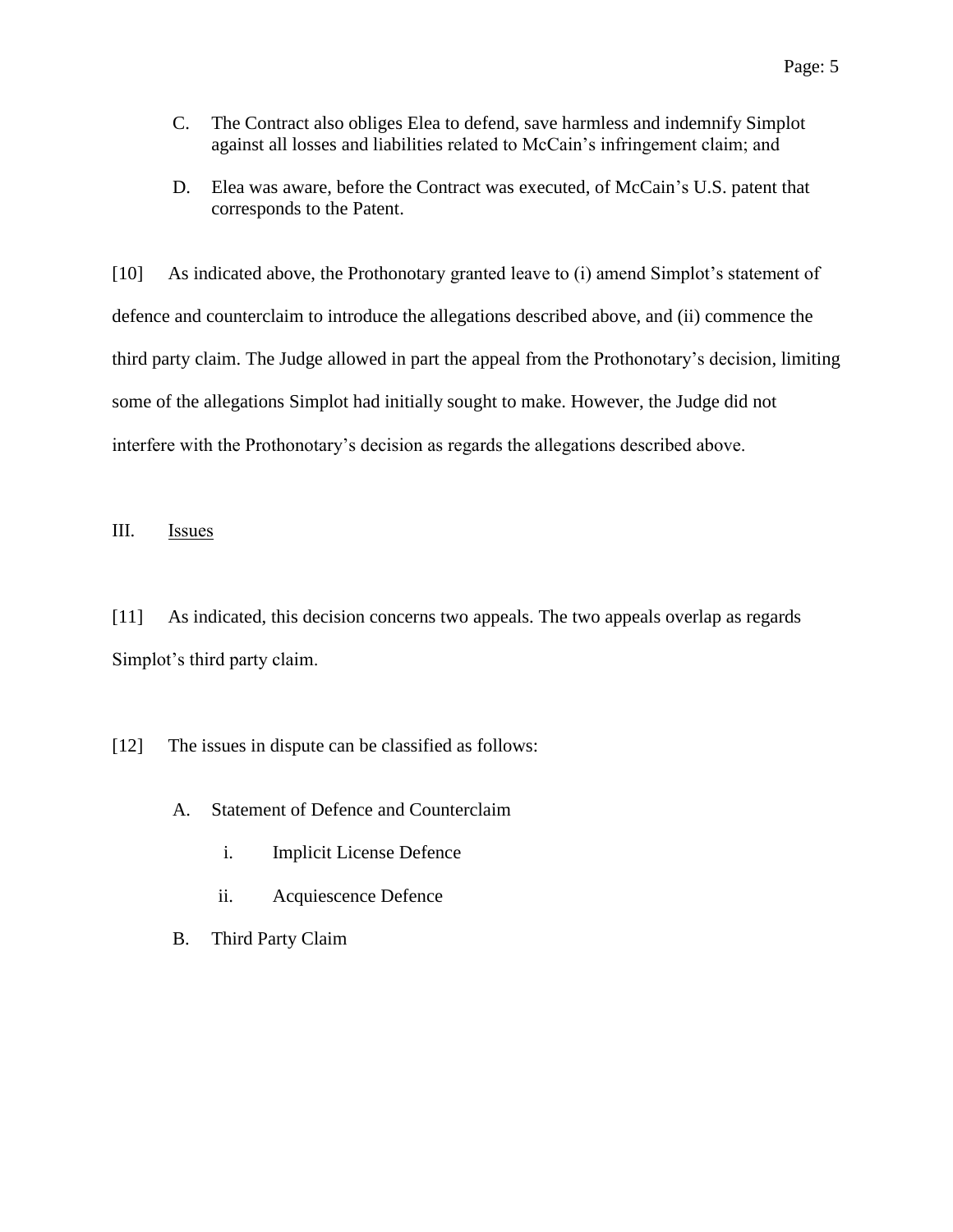## IV. Analysis

## A. *Standard of Review*

[13] The question of the standard of review applicable in this case is complicated by the fact that this is an appeal from the Judge's decision, which was itself partly on appeal from the Prothonotary. In such a situation, this Court's decision in *Hospira Healthcare Corporation v. Kennedy Institute of Rheumatology*, 2016 FCA 215, [2017] 1 F.C.R. 331 at para. 79 directs that the standard of review is as contemplated in *Housen v. Nikolaisen*, 2002 SCC 33, [2002] 2 S.C.R. 235 (*Housen*): issues of law are reviewed on a standard of correctness, whereas issues of fact and of mixed fact and law with no extricable issue of law are reviewed on a standard of palpable and overriding error. The parties do not disagree on that.

[14] Moreover, because the Judge agreed with the Prothonotary on the issues that remain from the appeal from her decision, this Court must look to the Prothonotary's decision to determine whether the Judge erred in refusing to intervene: *Sikes v. EnCana Corporation*, 2017 FCA 37, [2017] F.C.J. No. 196 at para. 12; *Enercorp Sand Solutions Inc. v. Specialized Desanders Inc.*, 2018 FCA 215, 160 C.P.R. (4th) 79 at para. 15 (*Enercorp*).

[15] The aspect of the Judge's decision that concerned Elea's motion to strike or stay the third part claim was not, strictly speaking, dealing with an appeal from the Prothonotary. However, the applicable standard of review for this aspect of the Judge's decision is also as contemplated in *Housen*.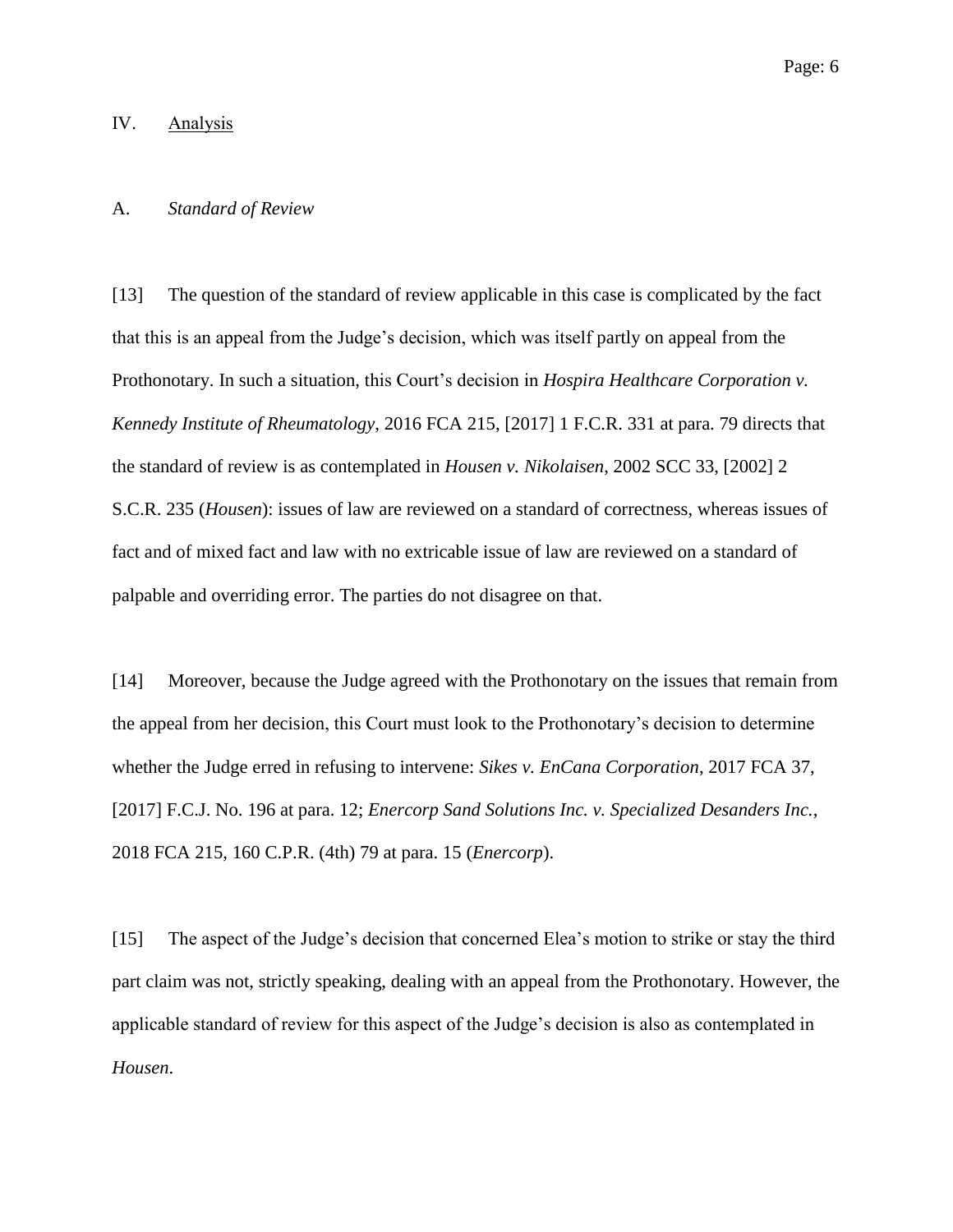[16] The question of the standard of review applicable in this case is also complicated by the parties' disagreement on how to characterize the issues in dispute. McCain and Elea characterize all of the errors they argue were made by the Judge and/or the Prothonotary as errors of law, and hence subject to review on a standard of correctness. Indeed, this Court does not defer to the Federal Court on issues of law, so long as they are extricable from issues of fact or issues of mixed fact and law. However, by characterizing the alleged errors as errors of law, McCain and Elea signal that they do not challenge any factual conclusions by the Judge or the Prothonotary.

[17] For its part, Simplot argues that most of the issues in dispute involve matters of mixed fact and law, and should be reviewed on a standard of palpable and overriding error.

[18] I will say more about the applicable standard of review on the various issues in dispute as I discuss them.

# B. *Law Applicable to Pleadings Amendments and to Third Party Claims*

#### (1) Law Applicable to Pleadings Amendments

[19] Neither the Judge nor either of the parties has taken issue with the Prothonotary's statement of the law applicable to pleadings amendments at paragraphs 11 to 17 of her decision. Such amendments are contemplated by Rules 75, 76, 200 and 201 of the *Federal Courts Rules*, S.O.R./98-106 (the Rules).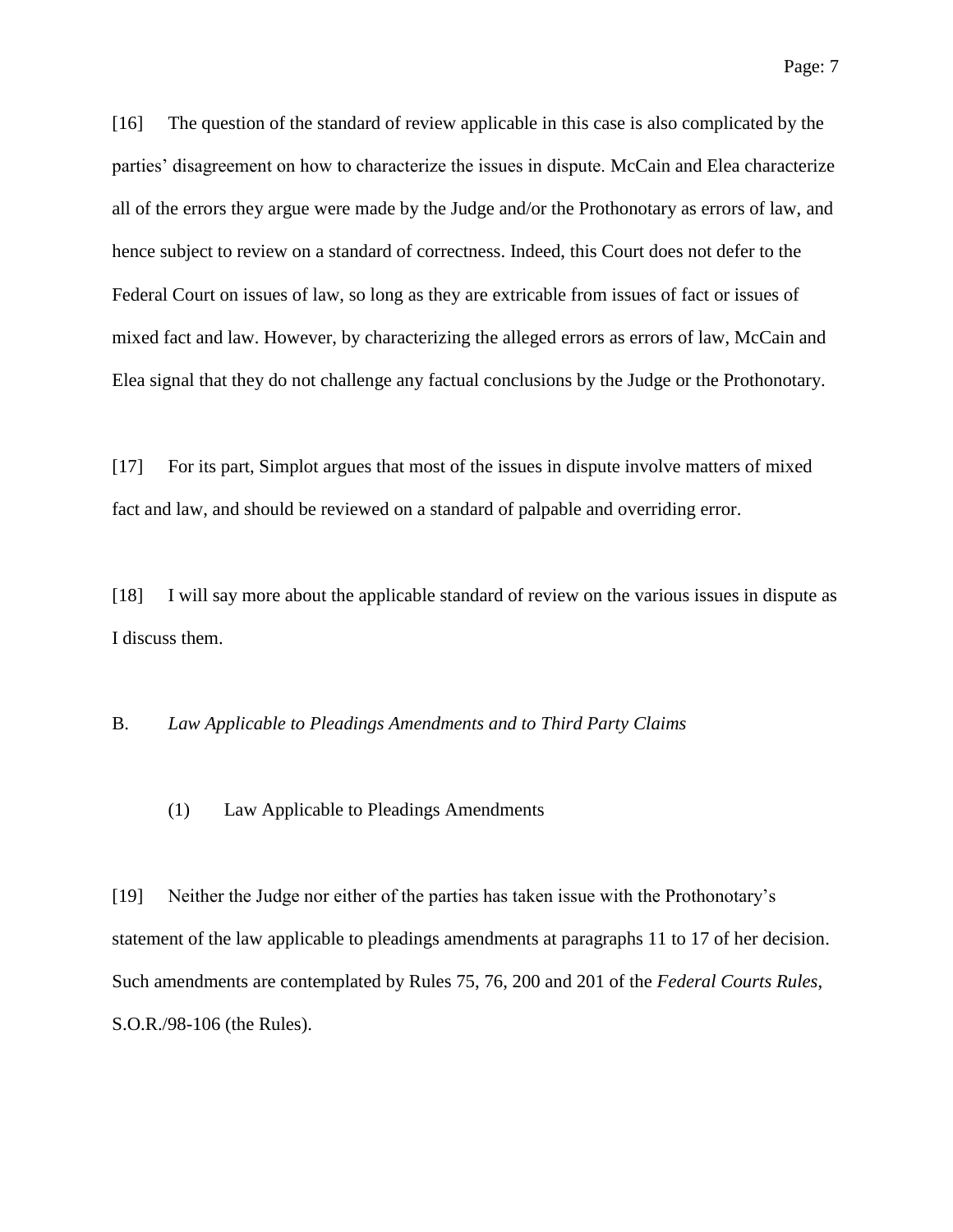[20] The general rule is that an amendment should be allowed at any stage of an action for the purpose of determining the real questions in controversy between the parties, provided, notably, that the allowance would not result in an injustice to the other party not capable of being compensated by an award of costs and that it would serve the interests of justice: *Canderel Ltd. v. Canada*, [1994] 1 F.C. 3, 157 N.R. 380 (C.A.); *Enercorp* at para. 19. However, the Prothonotary noted that the proposed amendment must have a reasonable prospect of success: *Teva Canada Limited v. Gilead Sciences Inc.*, 2016 FCA 176, 140 C.P.R. (4th) 309 at paras. 29- 32 (*Teva*). Another way to put this is that a proposed amendment will be refused if it is plain and obvious, assuming the facts pleaded to be true, that the pleading discloses no reasonable cause of action: *R. v. Imperial Tobacco Canada Ltd.*, 2011 SCC 42, [2011] 3 S.C.R. 45 at para. 17 (*Imperial Tobacco*).

[21] In deciding whether an amendment has a reasonable prospect of success, its chances of success must be examined in the context of the law and the litigation process, and a realistic view must be taken: *Teva* at para. 30; *Imperial Tobacco* at para. 25.

[22] In determining whether an amendment to a defence should be allowed, it is often helpful for the Court to ask itself whether the amendment, if it were already part of the proposed pleadings, would be a plea capable of being struck out: *VISX Inc. v. Nidek Co.*, [1996] F.C.J. No. 1721, 72 C.P.R. (3d) 19 (F.C.A.) at para. 16. If yes, the amendment should not be allowed.

[23] Rule 174 of the Rules requires that material facts be pleaded. However, there is no bright line between material facts and bald allegations: *Mancuso v. Canada (National Health and*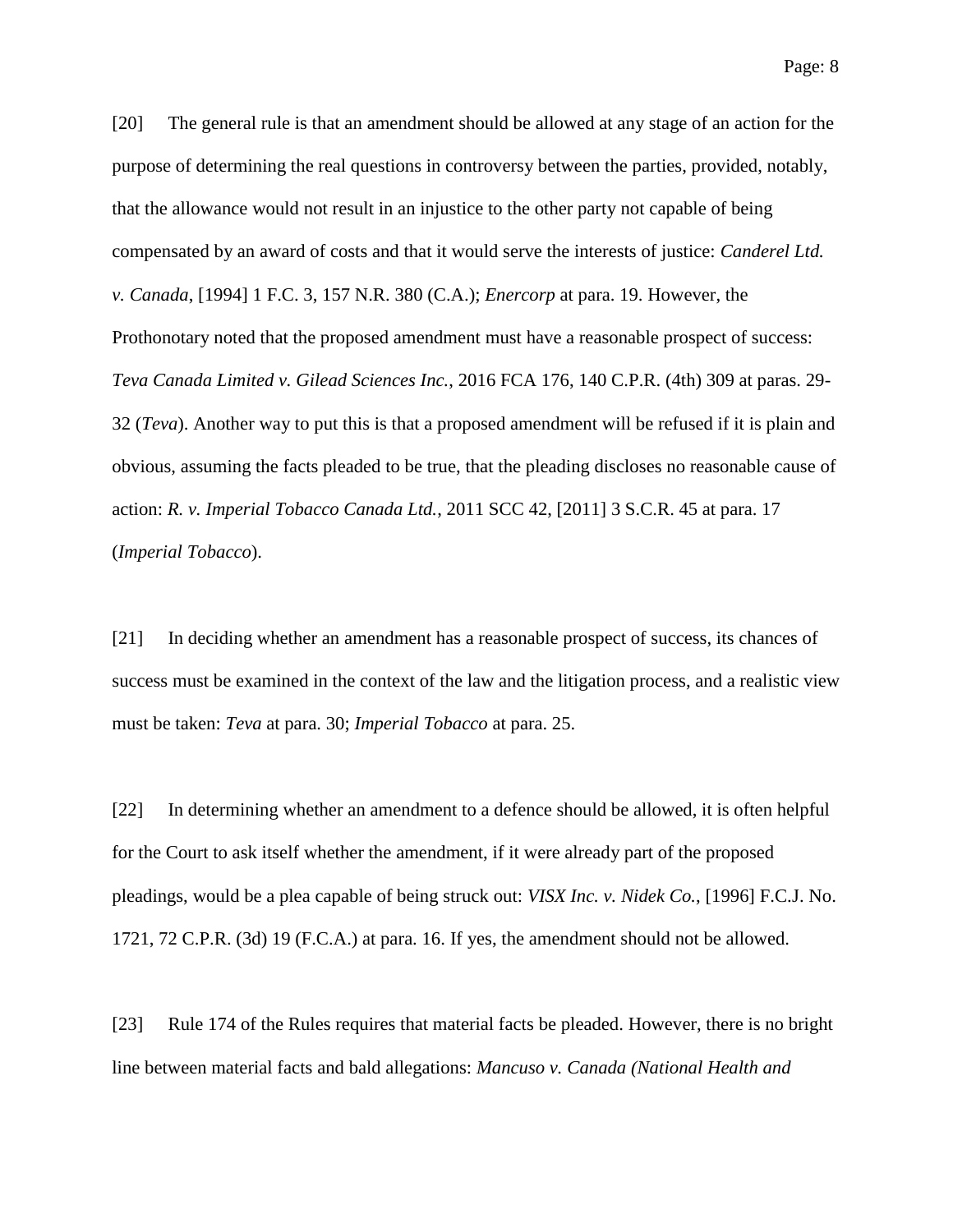*Welfare)*, 2015 FCA 227, 476 N.R. 219 at para. 18 (*Mancuso*). Looking at the pleadings as a whole, the motions judge must ensure that they define the issues with sufficient precision to make the pre-trial and trial proceedings both manageable and fair: *Mancuso* at para. 18. In *Enercorp*, this Court recently developed the idea that proceedings should be manageable and fair:

[36] In deciding whether pleadings are "manageable and fair", the Court should consider the whole of the circumstances, including the relative knowledge and means of knowledge of the parties. Rules as to sufficiency of pleadings must not be allowed to become instruments of oppression in the hands of those who have knowledge of material facts at the expense of those who seek to rely on those facts without, however, having the means of knowing those facts so as to be able to plead them with specificity.

[37] The statement at paragraph 19 of *Mancuso* that "The pleading must tell the defendant who, when, where, how and what gave rise to its liability" must be understood in light of the "manageable and fair" requirement. Where, as here, a party seeks to rely upon a transaction to which it is a stranger, it must be able to describe the transaction with sufficient particularity to allow the other party to identify the transaction in issue. If that criterion is met, the question of whether the pleadings are sufficient is to be assessed in light of all the circumstances including the respective means of knowledge of the parties.

[24] McCain's arguments in this matter focus on the question of reasonable prospect of success, rather than on any other interests of justice or any injustice not capable of being compensated by an award of costs.

# (2) Law Applicable to Third Party Claims

[25] Rules 193 and 194 of the Rules contemplate third party claims. The question of whether leave should be granted to commence a third party claim is based on the same factors as are relevant to whether a pleadings amendment should be allowed to introduce a new cause of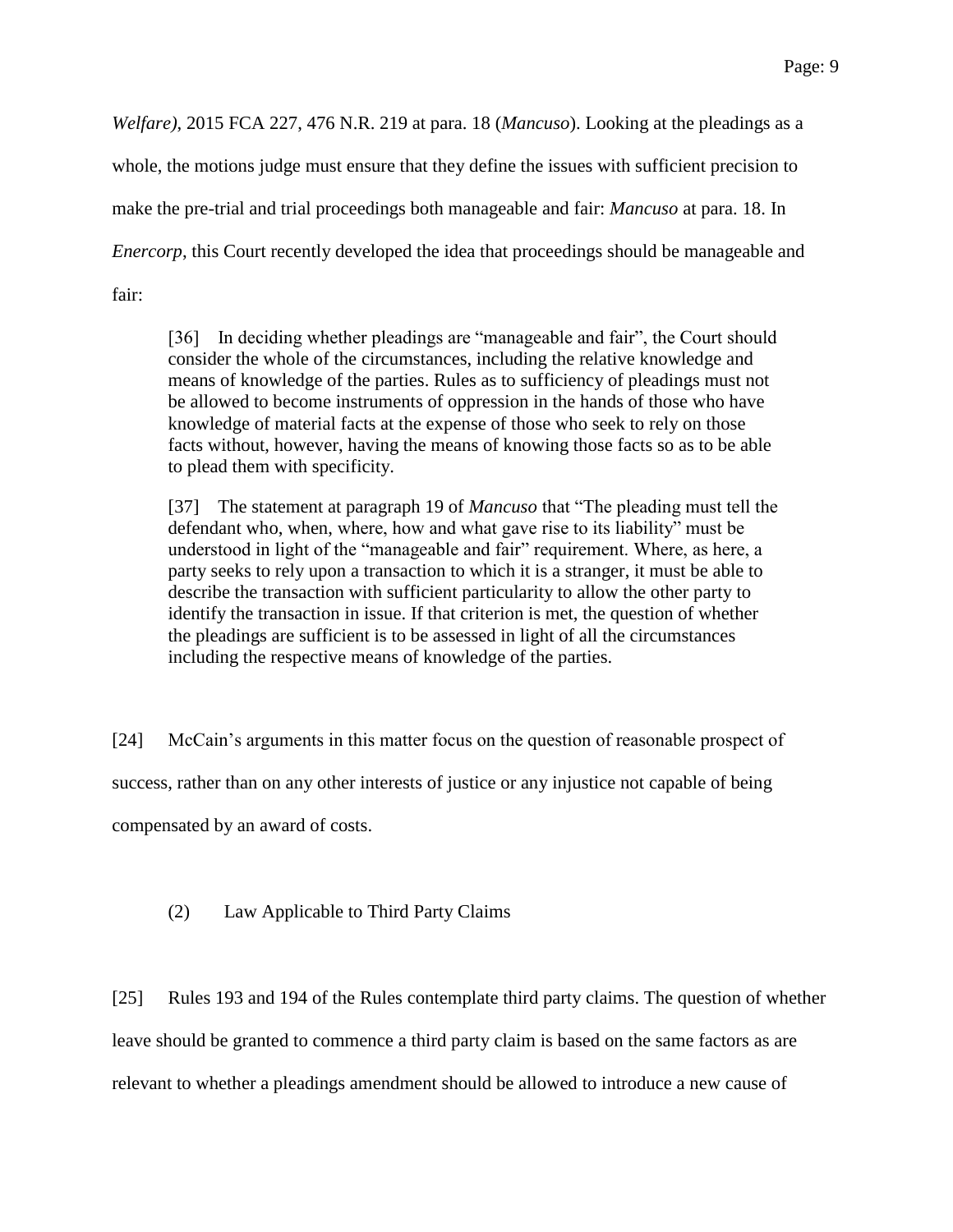action: *Alberta v. Canada*, 2018 FCA 83, 425 D.L.R. (4th) 366 at para. 20. As with the pleadings amendments in this case, the viability of the third party claim turns on whether it has a reasonable prospect of success.

[26] A third party claim must stand on its own as an independent proceeding, separate from the main action and not merely incidental to it: *R. v. Thomas Fuller Construction Co. (1958) Ltd.*, [1980] 1 S.C.R. 695, 106 D.L.R. (3d) 193 at 709 (*Thomas Fuller*); *744185 Ontario Inc. v. Canada*, 2020 FCA 1, 441 D.L.R. (4th) 564 at para. 32 (*Air Muskoka*). That said, regard may be had to the main action if it assists in determining what is in issue in the related third party claim: *Canada (Attorney General) v. Gottfriedson*, 2014 FCA 55, 456 N.R. 391 at para. 34 (*Gottfriedson*).

# C. *Appeal Concerning Statement of Defence and Counterclaim*

#### (1) Implicit License Defence

[27] McCain argues that Simplot's implicit license defence is legally insufficient in that it is not supported by the law on implied licenses, and that the factual allegations are inadequate.

[28] I understand Simplot's implicit license defence to be based on the allegation that Elea is a licensee under the Patent, licensed (either explicitly or implicitly) to sell its PEF systems to third parties, and hence Simplot's purchase from Elea of the PEF systems that put the Patent into practice makes it a sublicensee under the Patent.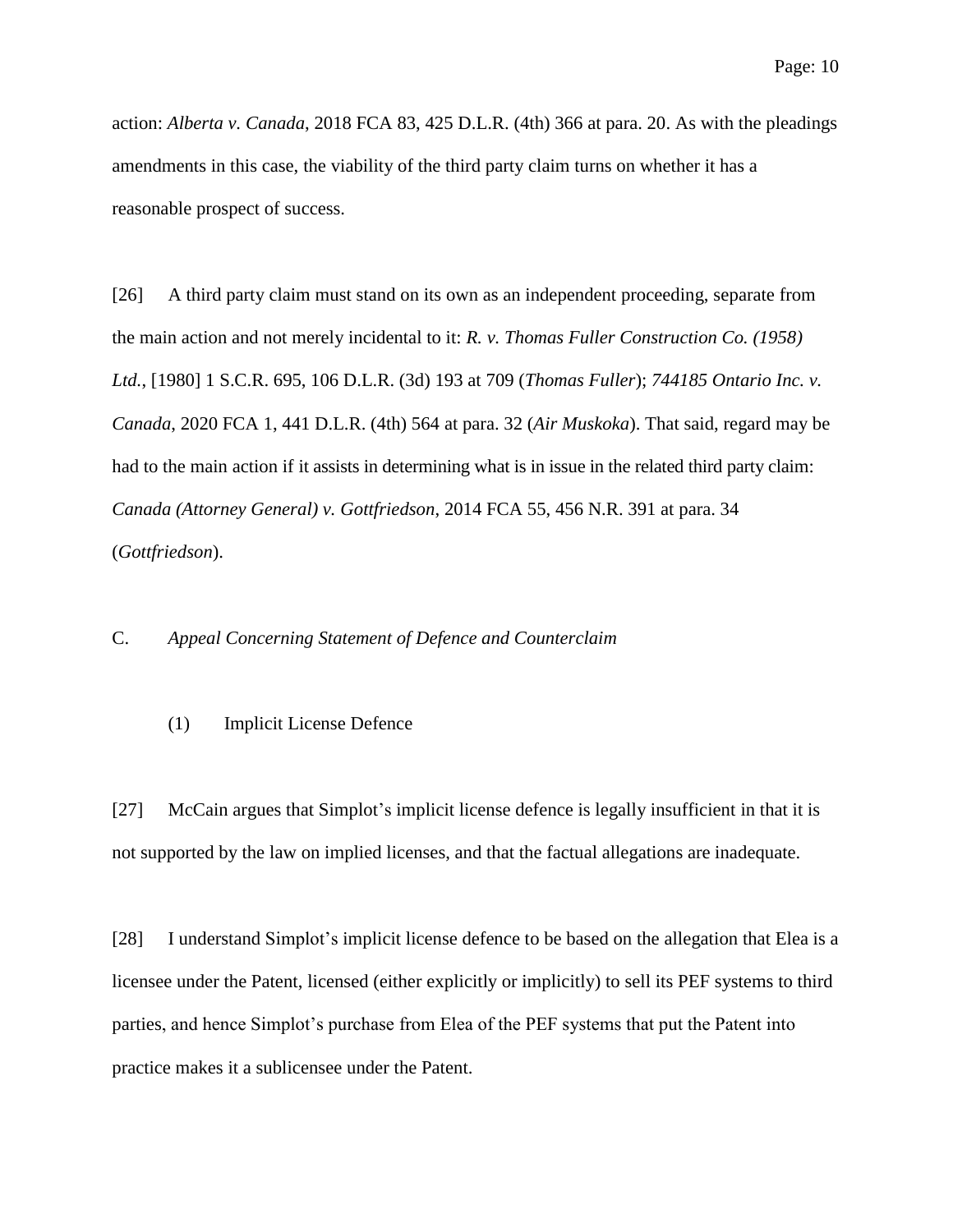Page: 11

[29] In support of its position that the defence is not supported by the law on implied licenses, McCain cites the Supreme Court of Canada decision in *Eli Lilly & Co. v. Novopharm Ltd.*, [1998] 2 S.C.R. 129, 80 C.P.R. (3d) 321 (*Eli Lilly*). *Eli Lilly* explains at paragraphs 99 to 100 that, when a patentee (or its licensee) sells a patented article without specific restriction, it effectively also grants an implied license to the purchaser to use the article as contemplated in the patent, and to pass that license on to subsequent purchasers.

[30] McCain argues that the Prothonotary erred in law in stating that Simplot's implicit license defence is consistent with the principles described in *Eli Lilly*. McCain argues that the allegations in the present case are different in that the allegation is that Elea (the alleged licensee) sold PEF systems to McCain (the patentee), not the other way around. There is no allegation that McCain sold any article to Elea and therefore, McCain argues, no license flows to Elea.

[31] McCain argues that the Judge also erred when she recognized this distinction but found that the roles of the parties remained "roughly analogous."

[32] I recognize that the factual allegations in this case are not on all fours with the facts in *Eli Lilly*. But the question here is whether the Prothonotary and the Judge erred in finding that those allegations have a reasonable prospect of success in supporting the argument that McCain granted a license, either explicit or implicit, to Elea to manufacture and sell its PEF systems to third parties. While Simplot's implicit license defence is light on details, and it may prove difficult for it to adduce evidence sufficient to prove the existence of a license that would benefit it, I do not accept that it was an error of law for the Prothonotary and the Judge to find that there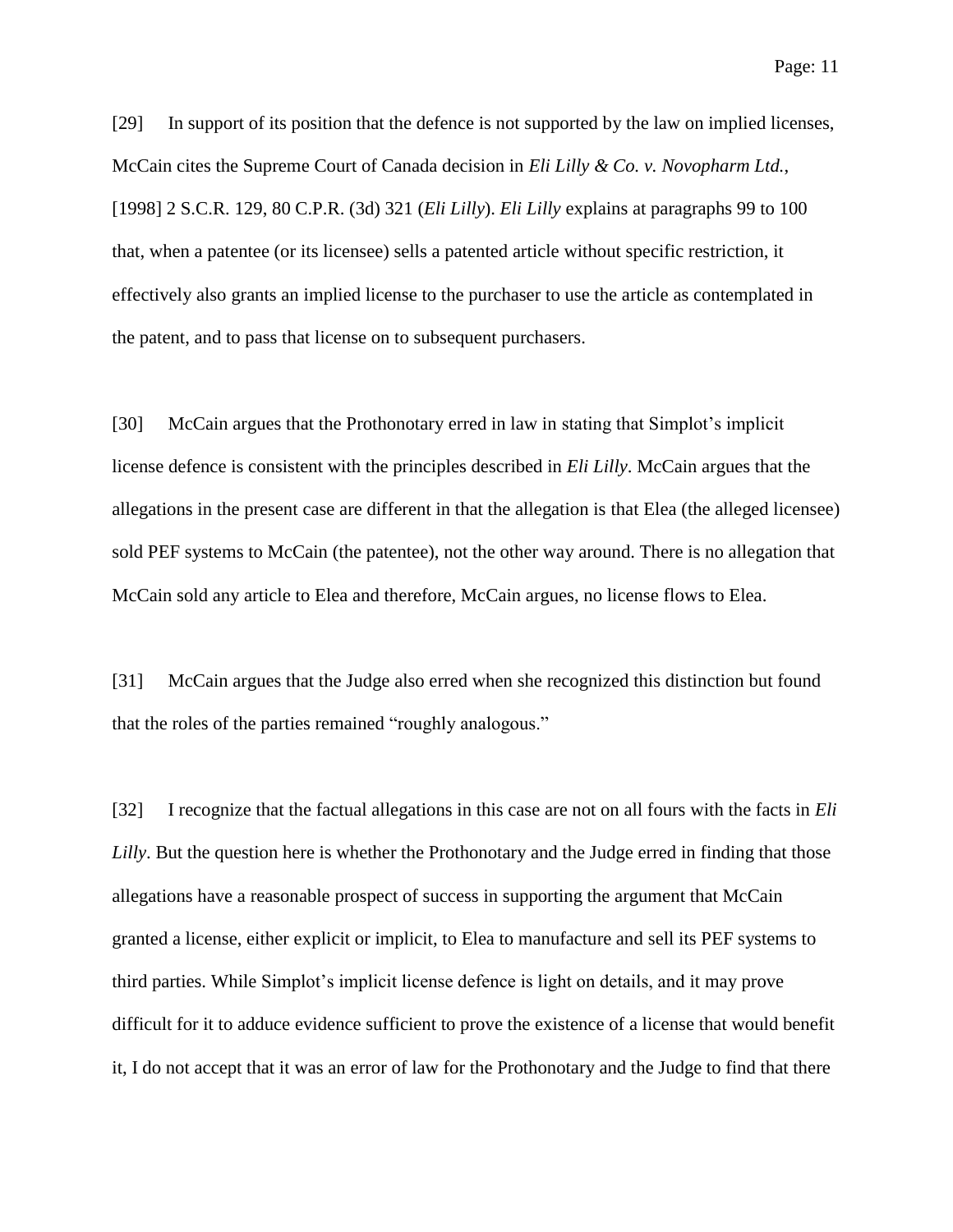is a reasonable prospect of success. Simplot may be able to benefit from an inference that there is some sort of arrangement or understanding between McCain and Elea amounting to a license. Such an inference could be based on the allegation that McCain, knowing of Elea's ongoing allegedly infringing activities, not only did nothing to stop it, but actually encouraged it by entering into a transaction with Elea to purchase the very PEF systems in controversy.

[33] If Simplot is successful in proving the existence of a license from McCain permitting Elea to sell its PEF systems to third parties, it would also seem that Simplot would have at least a reasonable prospect of establishing that a sublicense to use those PEF systems as intended follows those sales.

[34] These are not intended as conclusions on the merits of Simplot's implicit license defence. But they do amount to a conclusion that Simplot should be allowed to argue this defence.

[35] McCain's other attack on the implicit license defence is that the factual allegations are inadequate. In support of this attack, McCain argues that the Prothonotary made two errors of law. First, McCain argues that the Prothonotary, at paragraph 23 of her reasons, wrongly excused Simplot from pleading material facts because the defence is based on an implied license. Second, McCain argues that the Prothonotary misapplied the *Enercorp* decision.

[36] McCain's reference to an implied license in relation to the first of these alleged errors of law seems to relate to the last sentence of paragraph 23 of the Prothonotary's reasons, which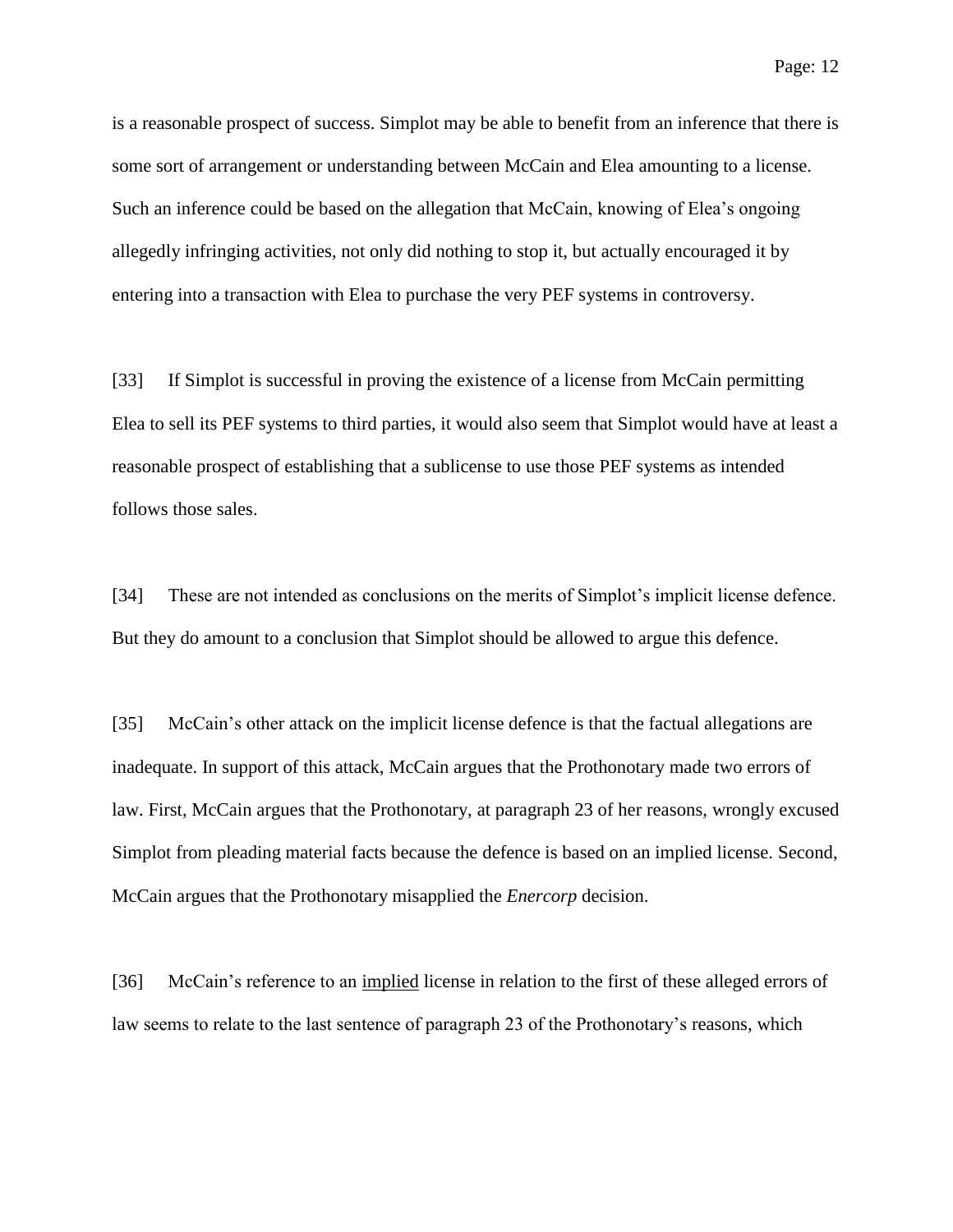Moreover, I note that the alleged resulting license granted to Simplot would be by way of operation of law and as such, no additional material facts would need to be pled beyond the purchase of the PEF system.

[37] I see no error in this sentence. McCain does not suggest what additional material fact might be required. In my view, the allegation that McCain licensed Elea to manufacture and sell its PEF systems to third parties, together with the principle described in *Eli Lilly* that the right to use a licensed article typically follows the article when it is sold, is sufficient to support Simplot's allegation that it is implicitly licensed to use its PEF systems.

[38] Regarding the second alleged error of law, based on *Enercorp*, McCain argues that the Prothonotary relied too heavily on the fact that Simplot is a stranger to the transaction between McCain and Elea, and ignored the principle that pleadings cannot be purely speculative: per *Caterpillar Tractor Co. v. Babcock Allatt Ltd.*, [1983] 1 F.C. 487, 67 C.P.R. (2d) 135, aff'd (1983), 72 C.P.R. (2d) 286 (F.C.A.), 1983 CarswellNat 824; *Painblanc v. Kastner*, [1994] F.C.J. No. 1671, 58 C.P.R. (3d) 502 (F.C.A.). McCain argues that it was an error of law for the Prothonotary to allow Simplot to maintain its implicit license defence based on the single material fact of the sale of PEF systems from Elea to McCain.

[39] Paragraph 23 of the Prothonotary's reasons discusses the idea set out in *Enercorp* at paragraph 36 that the relative knowledge and means of knowledge of the parties should be taken into consideration in assessing whether a proposed pleading is manageable and fair (see quote from *Enercorp* at paragraph 23 above). The Prothonotary concluded that, since Simplot is a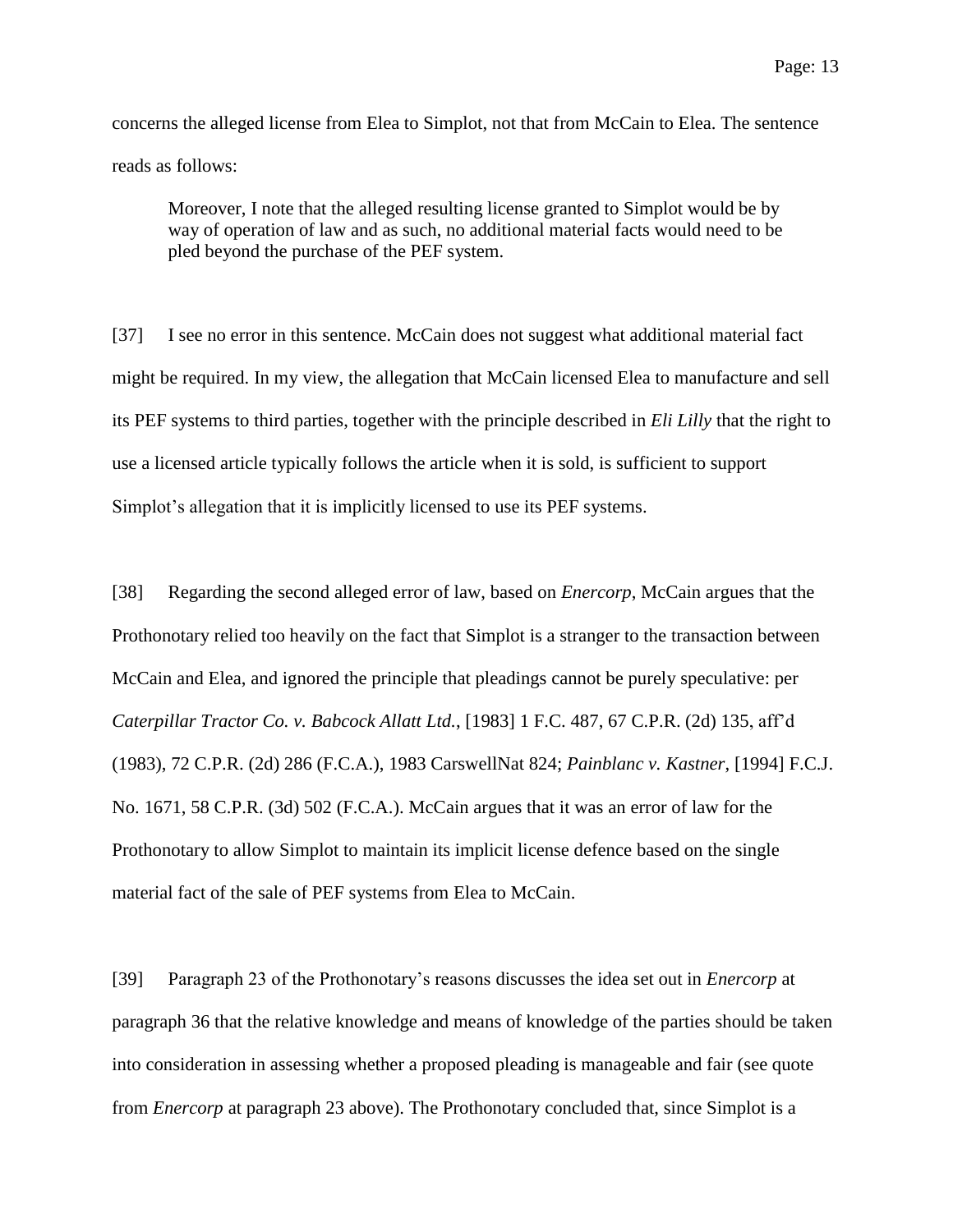Page: 14

stranger to the transaction between McCain and Elea, its ability to provide details thereon is limited, and this limitation should be considered. I see no error in this discussion. Moreover, the factual allegations in support of Simplot's implicit license defence are sufficient to allow McCain to identify the transactions that are in issue. In my view, the pleading of the implicit license defence is manageable and fair.

[40] I also disagree with McCain's assertion that Simplot's implicit license defence is based solely on the sale from Elea to McCain. As I have indicated above, another important material allegation is that McCain entered into this transaction with Elea knowing that the latter was also selling its PEF systems (systems that it alleges are used to infringe) to third parties. I see no error in law in the conclusion that these allegations are sufficient to give Simplot's implicit license defence a reasonable prospect of success.

## (2) Acquiescence Defence

[41] Simplot's acquiescence defence depends on the same set of factual allegations as its implicit license defence (as summarized in paragraph 7 above). Specifically, Simplot alleges that, in view of those factual allegations, McCain has:

Acquiesced to Elea selling the PEF systems in Canada, and to the use of the same by third party purchasers such as [Simplot], such that McCain is estopped from asserting the [Patent] against third party purchasers such as [Simplot].

[42] McCain characterizes Simplot's acquiescence defence as having two parts: (i) McCain's acquiescence in Elea's manufacturing and sales of its PEF systems to third parties, and (ii)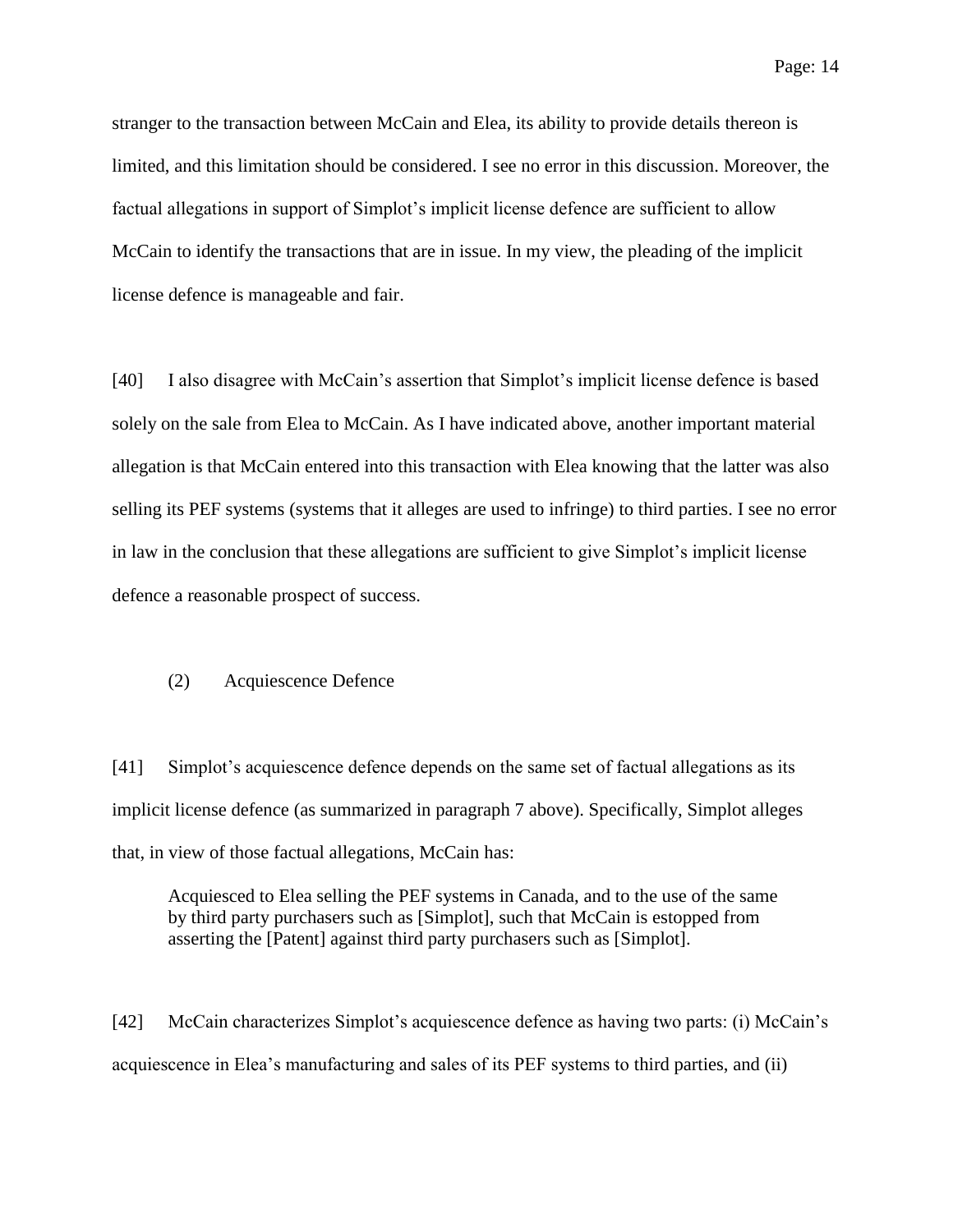McCain's acquiescence in the use of such PEF systems by said third parties (including Simplot) to perform the patented process.

[43] McCain argues that there is an absence of authority to support the second part of Simplot's acquiescence defence: that McCain's inaction against, and relationship with, one party (Elea) could result in acquiescence in favour of another party (Simplot). In my view, this second part of Simplot's acquiescence defence does not present a particular difficulty. If Simplot is successful in establishing that McCain acquiesced in Elea's manufacture and sale of its PEF systems to third parties, then (much as discussed in respect of the implicit license defence at paragraph 33 above) it would also seem that Simplot would have at least a reasonable prospect of establishing that the estoppel that results from such acquiescence follows the sales of those PEF systems.

[44] I disagree with McCain's argument that the Judge erred by failing to consider the two parts of Simplot's acquiescence defence (as described by McCain) separately.

[45] McCain does not argue that the Judge erred in quoting the following passage from *Remo Imports Ltd. v. Jaguar Canada Ltd.*, 2005 FC 870, 41 C.P.R. (4th) 111 at para. 53 (*Remo Imports*), for the legal test for acquiescence:

The criteria needed to establish acquiescence are the following. 1. Something more than mere delay is required. Silence alone is not sufficient to bar a proceeding […]; 2. the rights holder must know of its right and must know of the other party's breach of that right […]; 3. the rights holder must encourage the other party to continue the breach […]; and 4. the other party must act to its detriment in reliance upon the encouragement by the rights holder […].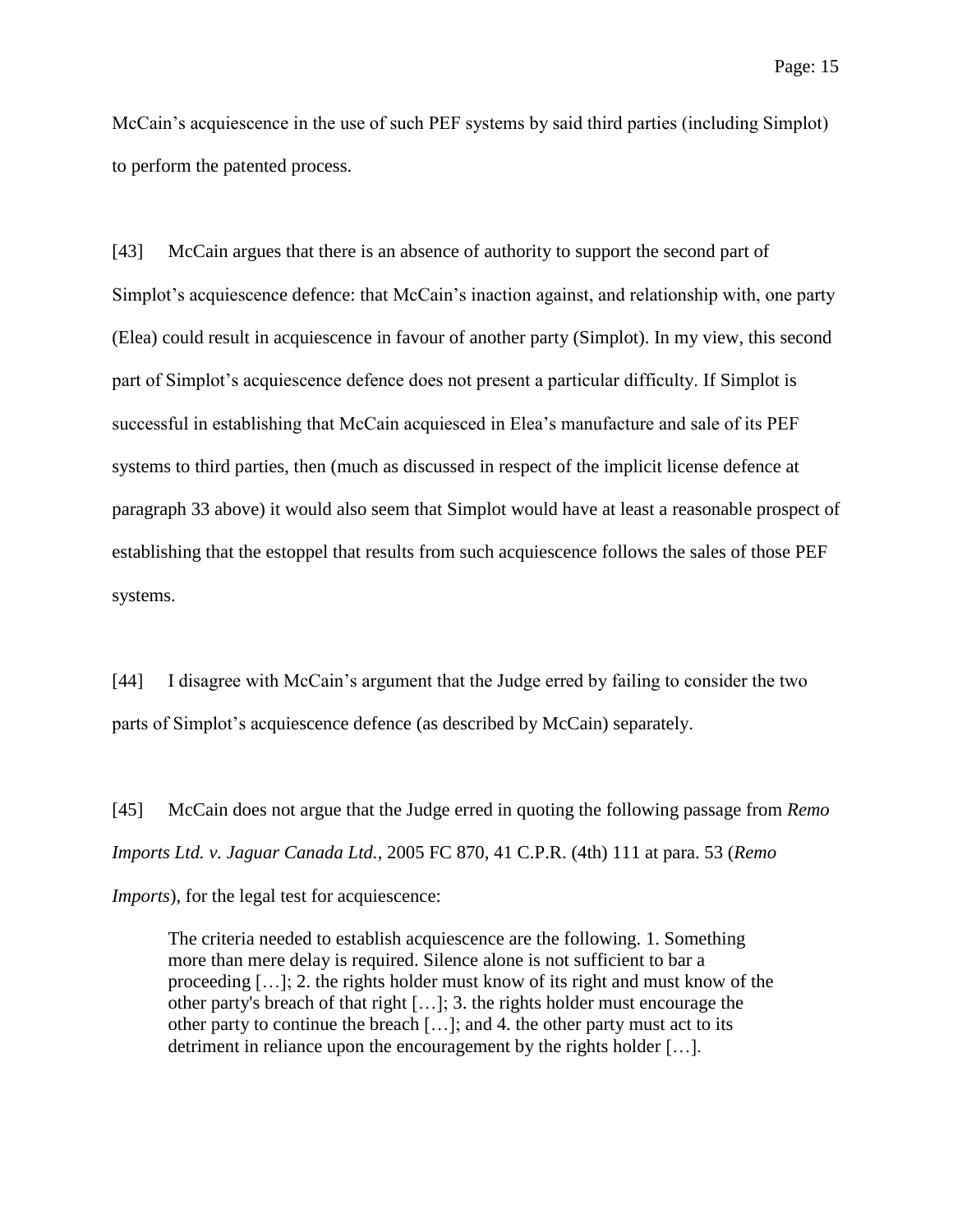[46] Neither does McCain argue that the Prothonotary erred in relying on *Omark Industries, Inc. v. Sabre Saw Chain (1963) Ltd.*, [1976] F.C.J. No. 303, 28 C.P.R. (2d) 119 at 137 (F.C.T.D.) (*Omark*) to support the following list of requirements for an acquiescence defence:

(i) the second person must be mistaken as to his own legal rights; (ii) the second person must have expended some money or done some act on the faith of his mistaken belief; (iii) the patentee must know of the existence of its own right which is inconsistent with the right claimed by the second person; (iv) the patentee must know of the second person's mistaken belief in its rights; and (v) the patentee must have encouraged the second person in his expenditure of money or in the other acts which he has done, either directly or by abstaining from asserting the patentee's legal right.

[47] McCain argues that a patentee may choose who it wants to sue and that it cannot be compelled to sue every putative infringer. McCain argues that the Prothonotary and the Judge erred in law in disagreeing with this principle by effectively compelling it to sue Elea. In my view, neither the Prothonotary nor the Judge disagreed with the principle described by McCain. Rather, they disagreed that compelling McCain to sue Elea was the import of Simplot's acquiescence defence (see paragraph 27 of the Prothonotary's reasons and paragraph 41 of the Judge's reasons).

[48] McCain's dispute on this point amounts to an issue of mixed fact and law. Therefore, the standard of review on this issue is palpable and overriding error. I see no such error.

[49] McCain argues that Simplot has failed to plead certain necessary elements of an acquiescence defence, including: (i) facts that suggest that Elea is infringing the Patent, (ii) facts that McCain is aware of Elea's mistaken belief, and (iii) facts that McCain did anything to encourage Elea to continue to infringe the Patent to its own detriment.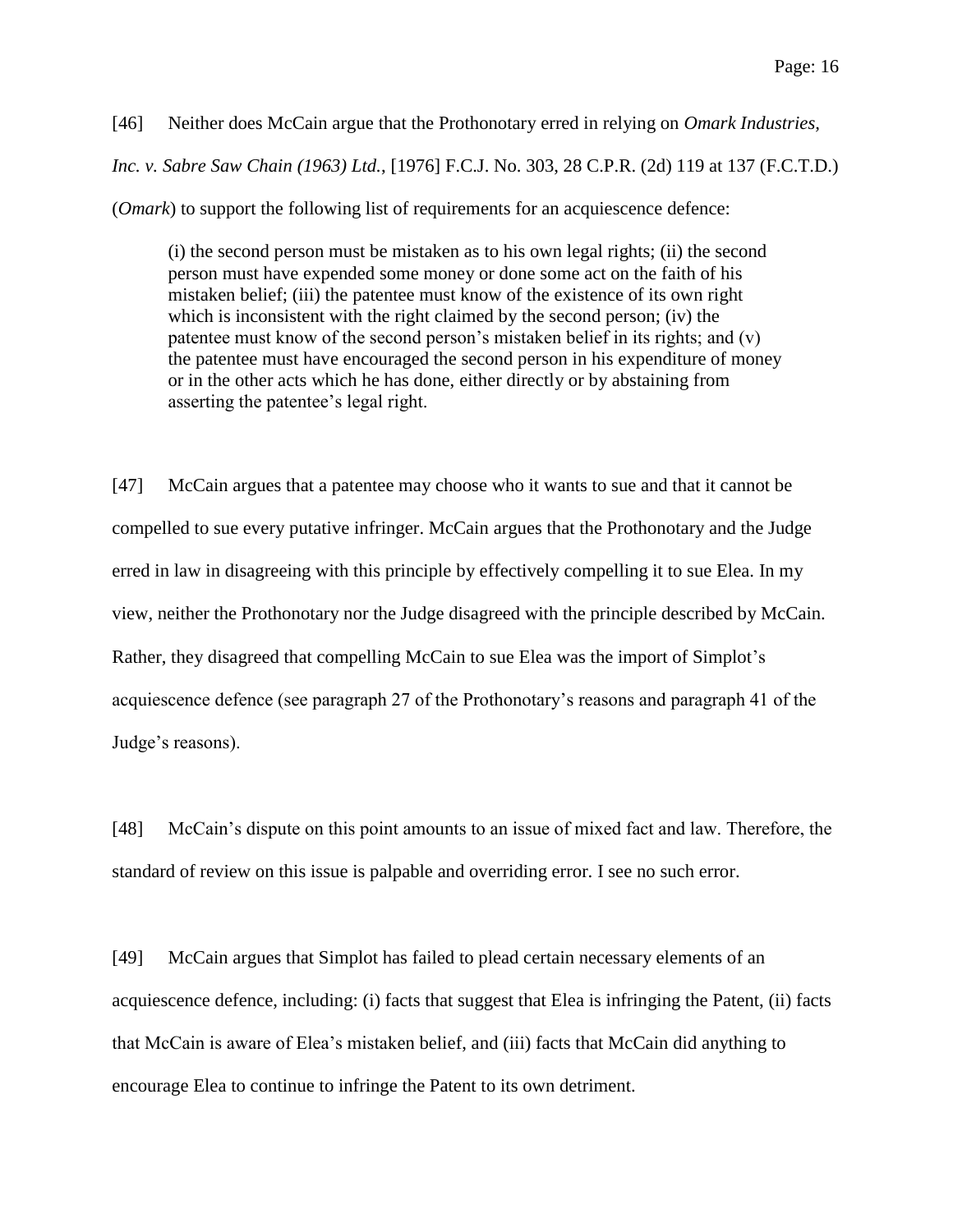[50] The first alleged gap (facts that suggest that Elea is infringing the Patent) would seem to be filled by Simplot's argument that Elea infringes by manufacturing and selling PEF systems whose only purpose is to perform the patented process. In my view, this position is at least arguable and has a reasonable prospect of success: see *de Korompay v. Ontario Hydro*, [1989] F.C.J. No. 447, 26 C.P.R. (3d) 464 at 466 (F.C.T.D.).

[51] The second alleged gap (McCain's awareness of Elea's mistaken belief) concerns a requirement that is identified in *Omark*, but not in *Remo Imports*. Accordingly, there is a reasonable argument that this is not a legal requirement of Simplot's acquiescence defence. Moreover, from the allegations that (i) McCain is aware of Elea's manufacture and sales of its PEF systems, and (ii) McCain has purchased one of these systems, one could reasonably infer that McCain was aware that Elea believed it was not infringing any patent rights held by McCain.

[52] The third alleged gap, concerning encouragement by McCain, is arguably filled by McCain's purchase of one of Elea's PEF systems.

[53] As with Simplot's implicit license defence, it may prove difficult for it to adduce evidence sufficient to establish an acquiescence defence, but I do not accept that either the Prothonotary or the Judge erred in finding that this defence has a reasonable prospect of success.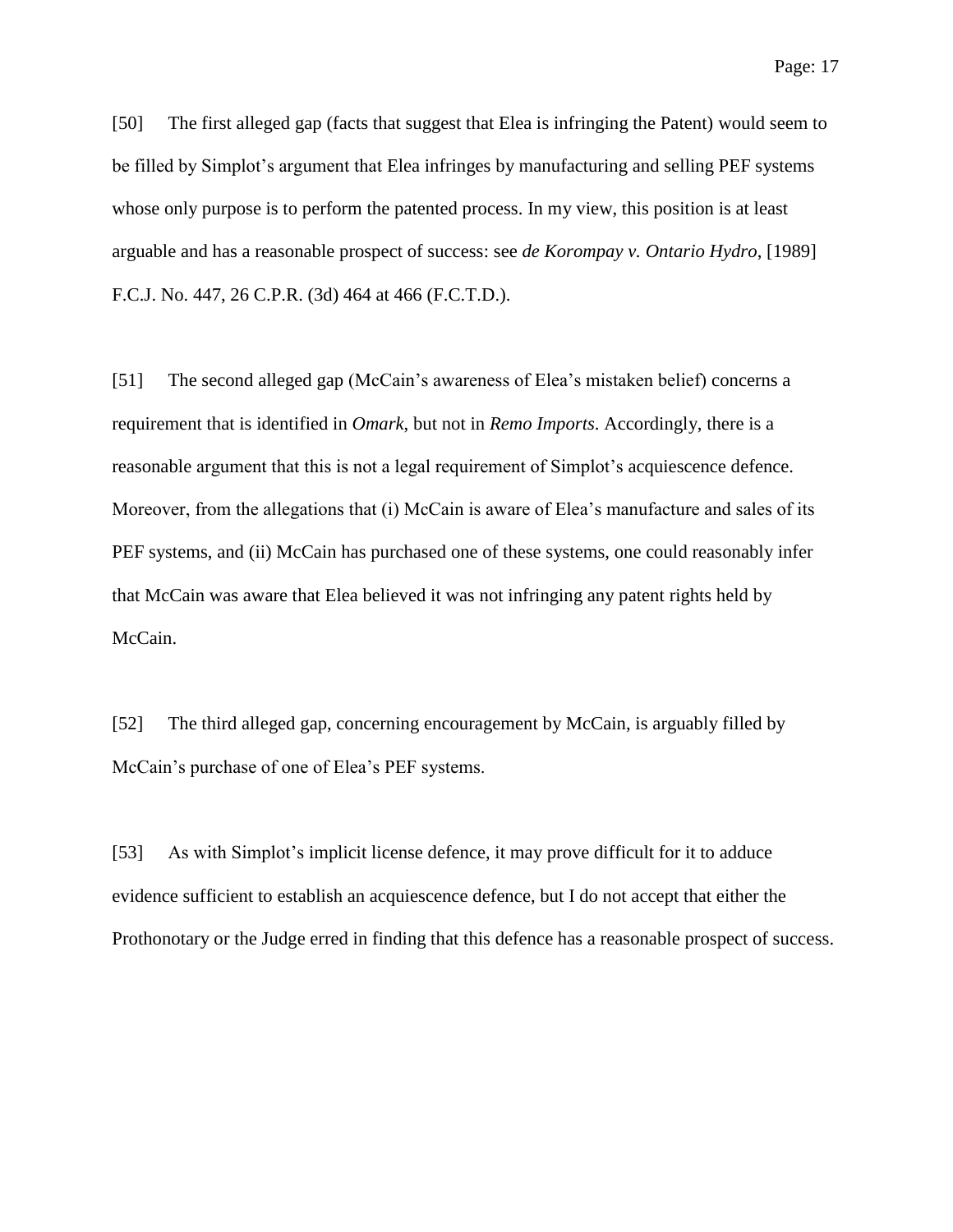# (3) Conclusion on Appeal Concerning Defence and Counterclaim

[54] I would dismiss McCain's appeal as it relates to the implicit license and acquiescence defences.

### D. *Appeal Concerning Third Party Claim*

[55] Both McCain and Elea argue that the Prothonotary and the Judge erred in allowing the commencement of Simplot's third party claim against Elea. They argue that the third party claim is essentially based on a commercial contract and is therefore outside the jurisdiction of the Federal Court. For its part, Simplot argues that its third party claim is based essentially on inducement by Elea to infringe the Patent, and therefore the Federal Court has jurisdiction.

[56] Since the propriety of the third party claim depends on the jurisdiction of the Federal Court, it is appropriate to start with a discussion of that subject.

(1) Jurisdiction of the Federal Court

[57] The Federal Court is not like the provincial superior courts, which have inherent jurisdiction. The Federal Court was created pursuant to section 101 of *The Constitution Act, 1867* (UK), 30 & 31 Victoria, c. 3, which provides as follows:

| <b>VII. JUDICATURE</b>                                                      | <b>VII. JUDICATURE</b>                                                        |
|-----------------------------------------------------------------------------|-------------------------------------------------------------------------------|
| General Court of Appeal, etc.                                               | Cour générale d'appel, etc.                                                   |
| 101. The Parliament of Canada may,<br>notwithstanding anything in this Act, | 101. Le parlement du Canada pourra,<br>nonobstant toute disposition contraire |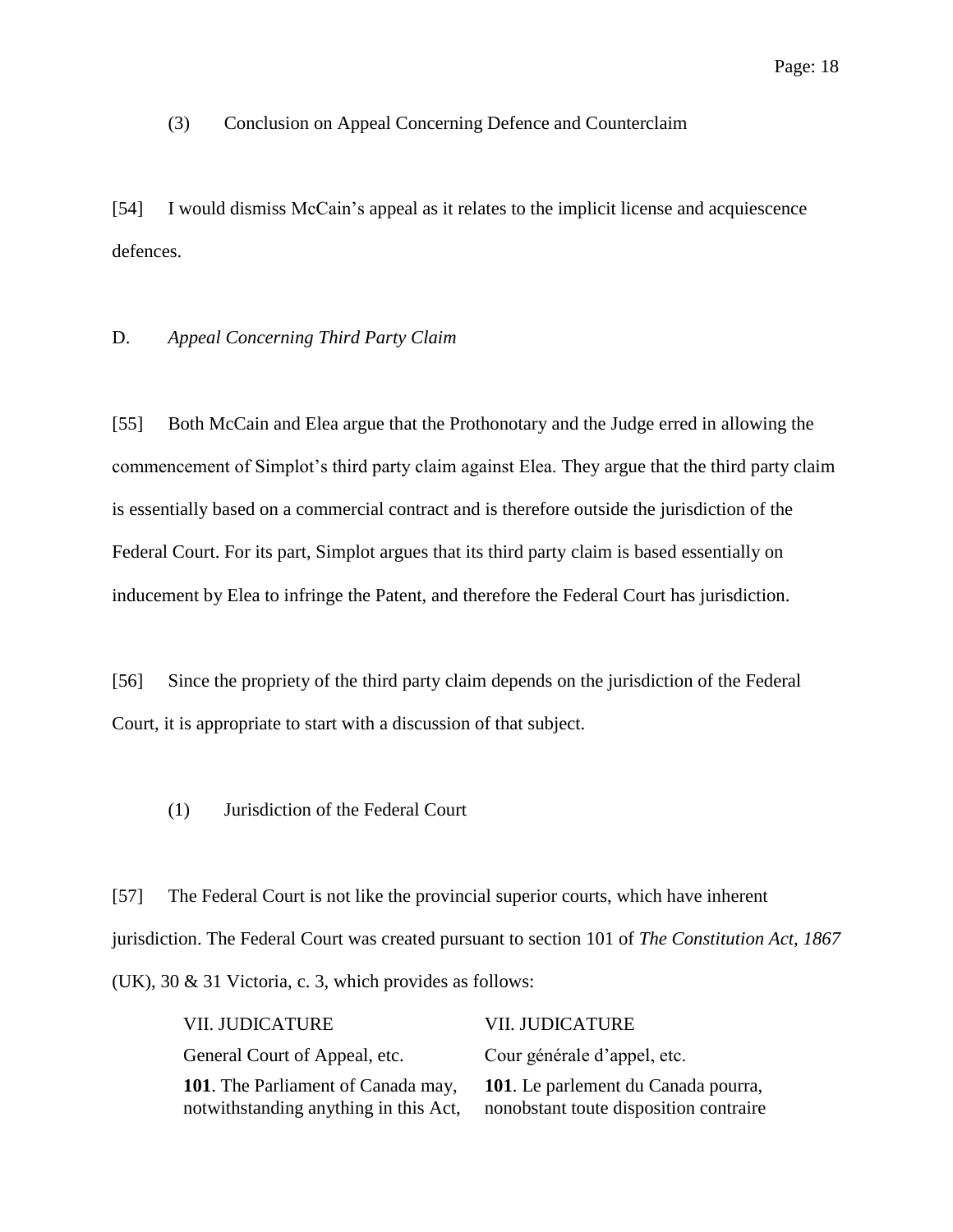from Time to Time provide for the Constitution, Maintenance, and Organization of a General Court of Appeal for Canada, and for the Establishment of any additional Courts for the better Administration of the Laws of Canada.

énoncée dans la présente loi, lorsque l'occasion le requerra, adopter des mesures à l'effet de créer, maintenir et organiser une cour générale d'appel pour le Canada, et établir des tribunaux additionnels pour la meilleure administration des lois du Canada.

[58] The Federal Court, and this Court, owe their existence to the *Federal Courts Act*, R.S.C.

1985, c. F-7. The following passage from *Air Muskoka* helpfully summarizes general principles

governing the jurisdiction of the Federal Court that will be necessary to consider in this case:

[28] It is axiomatic that, as a statutory court, the Federal Court possesses only the jurisdiction that has been conferred upon it by statute (as well as such inherent powers of a superior court of record as are required to effectively manage and decide cases before the Court, as was noted in *Canada (Human Rights Commission) v. Canadian Liberty Net*, [1998] 1 S.C.R. 626 at paras. 35-38, 157 D.L.R. (4th) 385, and subsequent cases of this Court such as *Canada (National Revenue) v. RBC Life Insurance Co.*, 2013 FCA 50 at paras. 34-36, 443 N.R. 378). Very frequently, the source of the Federal Court's statutory jurisdiction is found in the *Federal Courts Act* itself.

[29] However, there are constitutional limits to such jurisdiction. Under section 101 of the *Constitution Act, 1867*, the federal Parliament possesses jurisdiction to establish additional Courts "for the better Administration of the Laws of Canada". By reason of this limitation, the jurisdiction-conferring provisions in the *Federal Courts Act* were interpreted in conformity with the requirements of section 101 of the *Constitution Act, 1867* in a trilogy of cases decided several decades ago by the Supreme Court of Canada.

[30] In *ITO* [*ITO-Int'l Terminal Operators v. Miida Electronics*, [1986] 1 S.C.R. 752, 68 N.R. 241], the Supreme Court of Canada set out what has now become the universally-applied test for Federal Court jurisdiction, drawing on the principles outlined in its earlier decisions in *Quebec North Shore Paper Co. v. Canadian Pacific Ltd.* (1976), [1977] 2 S.C.R. 1054, 9 N.R. 471 and *McNamara Construction (Western) Ltd. et al. v. The Queen*, [1977] 2 S.C.R. 654, 13 N.R. 181 [*McNamara Construction*]. As noted by the Prothonotary, the *ITO* test requires a party seeking to bring a matter within the Court's jurisdiction to establish three things:

1. There must be a statutory grant of jurisdiction by the federal Parliament;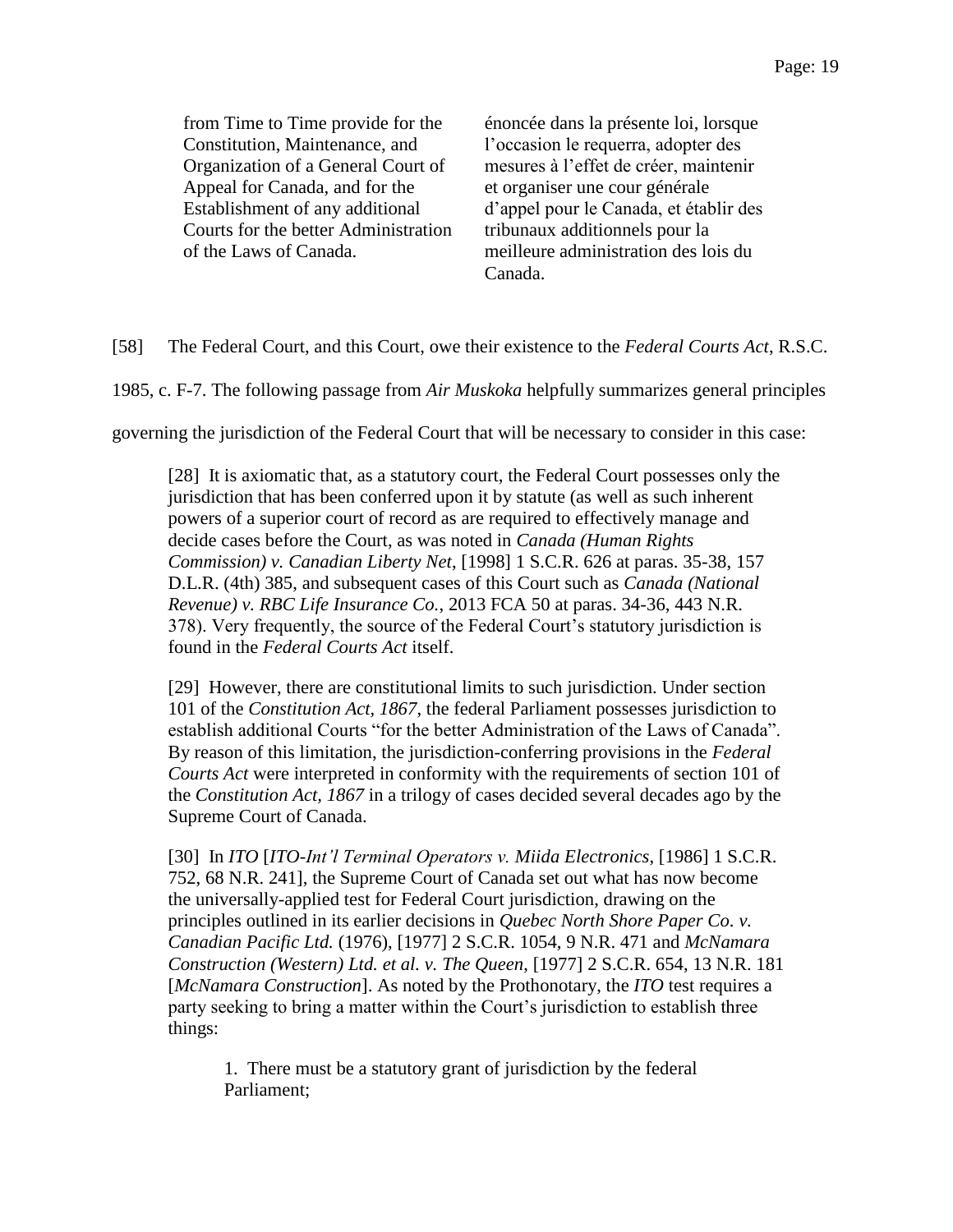2. There must be an existing body of federal law which is essential to the disposition of the case and which nourishes the statutory grant of jurisdiction; and

3. The law on which the case is based must be a "law of Canada" as the phrase is used in section 101 of the *Constitution Act, 1867* (U.K.)…

[31] In analyzing whether a claim meets these requirements, it is necessary to characterize the claim to determine its essential nature, or to use terminology sometimes used in the case law, to ascertain the "pith and substance" of the claim. Justice Karakatsanis described this portion of the analysis at paragraphs 26 and 27 of the majority reasons in *Windsor Bridge* [*Windsor (City) v. Canadian Transit Co.*, 2016 SCC 54, [2016] 2 S.C.R. 617]:

26. The essential nature of the claim must be determined on "a realistic appreciation of the practical result sought by the claimant" (*Domtar Inc. v. Canada (Attorney General)*, 2009 FCA 218 (CanLII), 392 N.R. 200, at para. 28, per Sharlow J.A.). The "statement of claim is not to be blindly read at its face meaning" (*Roitman v. Canada*, 2006 FCA 266 (CanLII), 353 N.R. 75, at para. 16, per Décary J.A.). Rather, the court must "look beyond the words used, the facts alleged and the remedy sought and ensure … that the statement of claim is not a disguised attempt to reach before the Federal Court a result otherwise unreachable in that Court" (*ibid*.; see also *Canadian Pacific Railway v. R.*, 2013 FC 161 (CanLII), [2014] 1 C.T.C. 223, at para. 36; *Verdicchio v. R.*, 2010 FC 117 (CanLII), [2010] 3 C.T.C. 80, at para. 24).

27. On the other hand, genuine strategic choices should not be maligned as artful pleading. The question is whether the court has jurisdiction over the particular claim the claimant has chosen to bring, not a similar claim the respondent says the claimant really ought, for one reason or another, to have brought.

[32] When applying this analysis to a third-party claim, the third-party claim must be characterized separately from the main claim. As Justice Evans, writing for this Court, noted at paragraph 56 of *Peter G. White Management Ltd. v. Canada (Minister of Canadian Heritage)*, 2006 FCA 190, [2007] 2 F.C.R. 475 [*Peter G. White*] "[…] a claim not otherwise based on federal law is not brought within the jurisdiction of the Federal Court merely because it arises from essentially the same facts as a related claim which is within federal jurisdiction". (See also, to similar effect, *Fuller* [*R. v. Thomas Fuller Construction (1958) Ltd. et al.*, [1980] 1 S.C.R. 695, 30 N.R. 249 (S.C.C.)] at p. 711 and *Canadian Forest Products Ltd. v. Canada (Attorney General)*, 2005 FCA 220 at paras. 50-52, (sub nom. *Stoney Band v. Canada (Minister of Indian Affairs and Northern Development)*, [2006] 1 F.C.R. 570 [*Stoney Band*]).) That said, regard may nonetheless be given to the main claim to assist in ascertaining the essential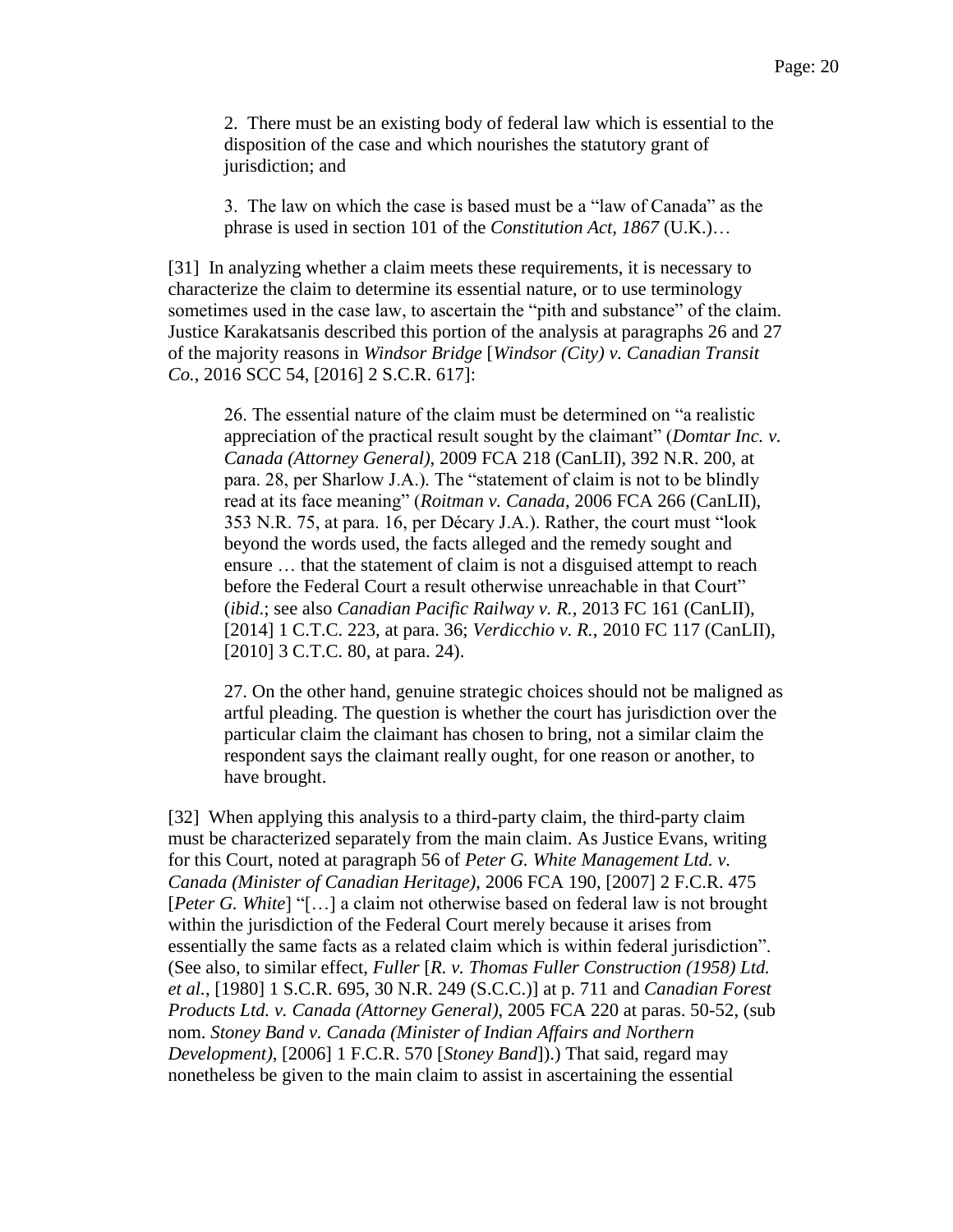nature of the third-party claim, as was done by this Court in *Canada (Attorney General) v. Gottfriedson*, 2014 FCA 55 at para. 34, 456 N.R. 391 [*Gottfriedson*].

[59] In determining whether the Federal Court has jurisdiction in respect of a particular claim, the focus should be on the basis for the cause of action or the remedy sought: *Windsor Bridge* at paras. 41-42.

[60] There is no dispute that the Federal Court has jurisdiction in a matter that is in essence an action for patent infringement. Subsection 20(2) of the *Federal Courts Act* provides the basis for Federal Court jurisdiction in matters where a remedy is sought under the authority of an Act of Parliament or at law or in equity respecting a patent:

Industrial property, concurrent jurisdiction

**20 (2)** The Federal Court has concurrent jurisdiction in all cases, other than those mentioned in subsection (1), in which a remedy is sought under the authority of an Act of Parliament or at law or in equity respecting any patent of invention, certificate of supplementary protection issued under the *Patent Act*, copyright, trademark, industrial design or topography referred to in paragraph  $(1)(a)$ .

Propriété industrielle : compétence concurrente

**20 (2)** Elle a compétence concurrente dans tous les autres cas de recours sous le régime d'une loi fédérale ou de toute autre règle de droit non visés par le paragraphe (1) relativement à un brevet d'invention, à un certificat de protection supplémentaire délivré sous le régime de la *Loi sur les brevets*, à un droit d'auteur, à une marque de commerce, à un dessin industriel ou à une topographie au sens de la *Loi sur les topographies de circuits intégrés*.

[61] For patent infringement, the relevant Act of Parliament is the *Patent Act*, R.S.C. 1985, c.

P-4. The specific authority for a remedy for patent infringement is subsection 55(1):

| Liability for patent infringement       | Contrefaçon et recours                |
|-----------------------------------------|---------------------------------------|
| 55 (1) A person who infringes a         | 55 (1) Quiconque contrefait un brevet |
| patent is liable to the patentee and to | est responsable envers le breveté et  |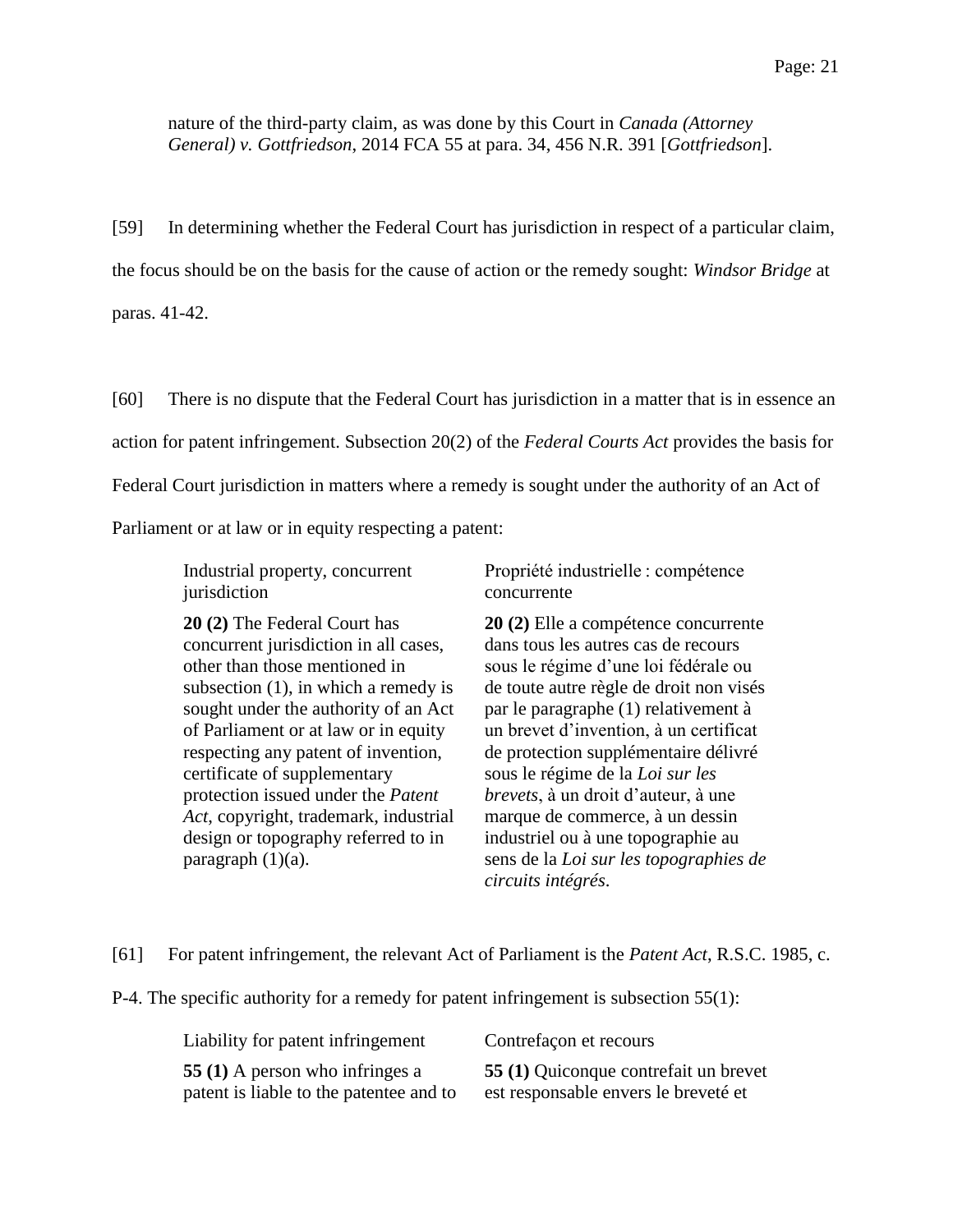all persons claiming under the patentee for all damage sustained by the patentee or by any such person, after the grant of the patent, by reason of the infringement.

toute personne se réclamant de celuici du dommage que cette contrefaçon leur a fait subir après l'octroi du brevet.

[62] There is also no dispute that inducing infringement is a form of patent infringement, not a distinct tort: *Hospira Healthcare Corporation v. Kennedy Trust for Rheumatology Research*, 2020 FCA 30, 2020 CarswellNat 247 at para. 45, leave to appeal to SCC refused, 39099 (23 December 2020) (*Hospira 2020*); *Bauer Hockey Corp. v. Easton Sports Canada Inc.*, 2010 FC 361, 366 F.T.R. 242 at para. 199, aff'd 2011 FCA 83, 414 N.R. 69. Accordingly, the jurisdiction of the Federal Court to adjudicate a proper claim of inducing patent infringement is not in dispute. If Simplot's third party claim is indeed based essentially on inducing patent infringement, the appeal should be dismissed.

[63] On the other side of the debate, there appears to be no dispute that the Federal Court does not have jurisdiction to adjudicate a matter that is in essence one of breach of contract between private parties. This Court has recently clarified that the Federal Court does have jurisdiction to interpret contracts between private citizens as long as it is done under a sphere of valid federal jurisdiction vested in the Federal Court: *Salt Canada Inc. v. Baker*, 2020 FCA 127, 2020 CarswellNat 2843 at para. 24 (*Salt*). However, there must be a specific statutory grant of jurisdiction to the Federal Court. This Court went on in *Salt* at paragraph 40 to state, "[w]here contracts arise within its [*sic*] jurisdiction, the Federal Courts are empowered to resolve these disputes [over the interpretation of agreements] just as any other court does, and they do so all the time." However, *Salt* concerned an application under section 52 of the *Patent Act* to vary an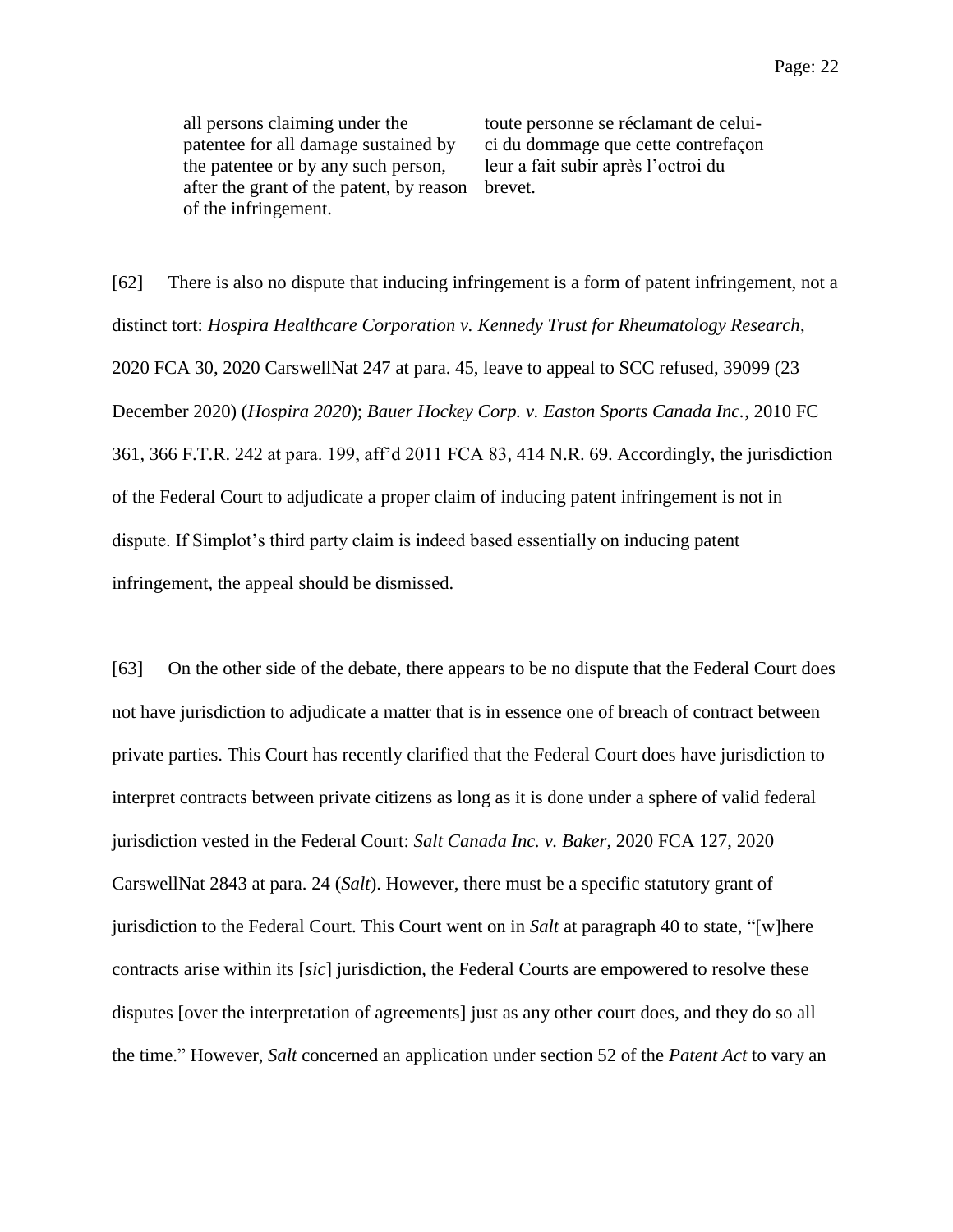entry in the records of the Patent Office. Section 52 of the *Patent Act* therefore constituted a specific statutory grant of jurisdiction to the Federal Court.

[64] There is no dispute that the Federal Court does not have jurisdiction to adjudicate Simplot's third party claim unless it can base its claim on a specific statutory grant of jurisdiction. Without that, Simplot's third party claim is outside the jurisdiction of the Federal Court, and should accordingly be struck.

[65] As indicated above, assessing the question of the Federal Court's jurisdiction in the third party claim requires determining the essential nature of that claim. The standard of review for the determination of the essential nature of that claim is correctness: *Air Muskoka* at para. 49. Before stating a conclusion concerning the essential nature of the third party claim, I will consider the various arguments put forward by Simplot.

# (2) Jurisdiction Based on the *Patent Act*

[66] I turn now to consider whether the jurisdiction of the Federal Court in relation to the third party claim can be based on the *Patent Act*.

[67] As indicated above, the real dispute here is not whether the Federal Court has jurisdiction to adjudicate an action alleging inducing patent infringement. It does. Rather, the debate concerns whether the essential nature of Simplot's third party claim is actually inducing patent infringement.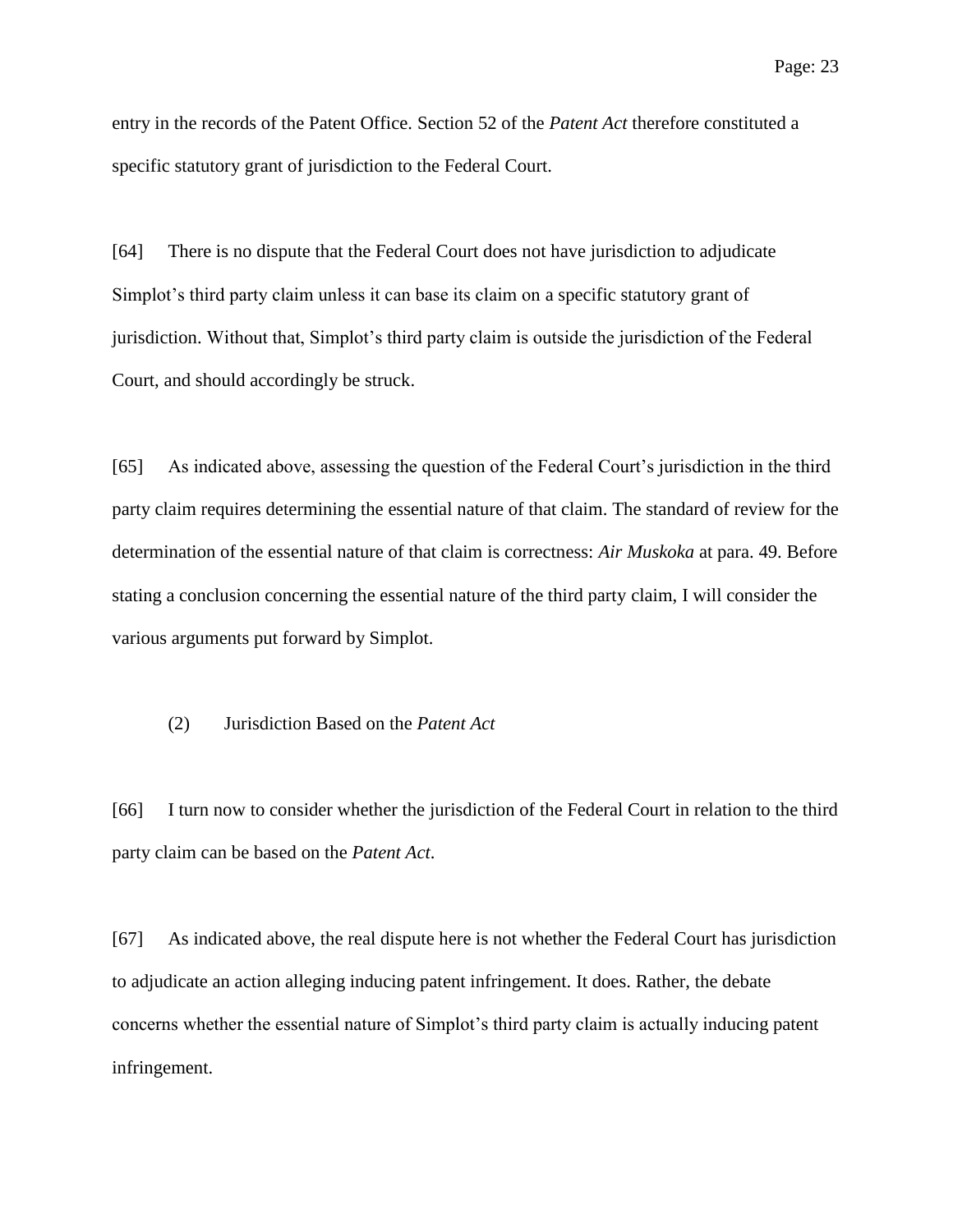[68] The three requirements for inducing patent infringement are well known. Per *Hospira 2020* at para. 38, quoting from *Corlac Inc. v. Weatherford Canada Inc.*, 2011 FCA 228, 95 C.P.R. (4th) 101 at para. 162:

First, the act of infringement must have been completed by the direct infringer. Second, the completion of the acts of infringement must be influenced by the acts of the alleged inducer to the point that, without the influence, direct infringement would not take place. Third, the influence must knowingly be exercised by the inducer, that is, the inducer knows that this influence will result in the completion of the act of infringement […].

[69] Simplot argues that the allegations in its third party claim are sufficient to support all three of the requirements for inducing patent infringement. The principal dilemma for Simplot is that, either Simplot does not infringe McCain's patent (in which case it will have no liability to McCain that could ground a claim against Elea), or Simplot does infringe (in which case it cannot claim to be a person claiming under the patentee, and hence lacks standing to sue). I elaborate in the following paragraphs.

[70] Simplot's inducement claim must be based on a conclusion that it has infringed the Patent. The first requirement of inducing infringement is an act of infringement by a direct infringer. Clearly, Simplot's theory that Elea has induced infringement is based on Simplot itself as the direct infringer who was induced: see paragraph 1(c) of the Amended Third Party Claim.

[71] However, Simplot's role as the direct infringer is inconsistent with the role of a plaintiff in a claim of inducing patent infringement.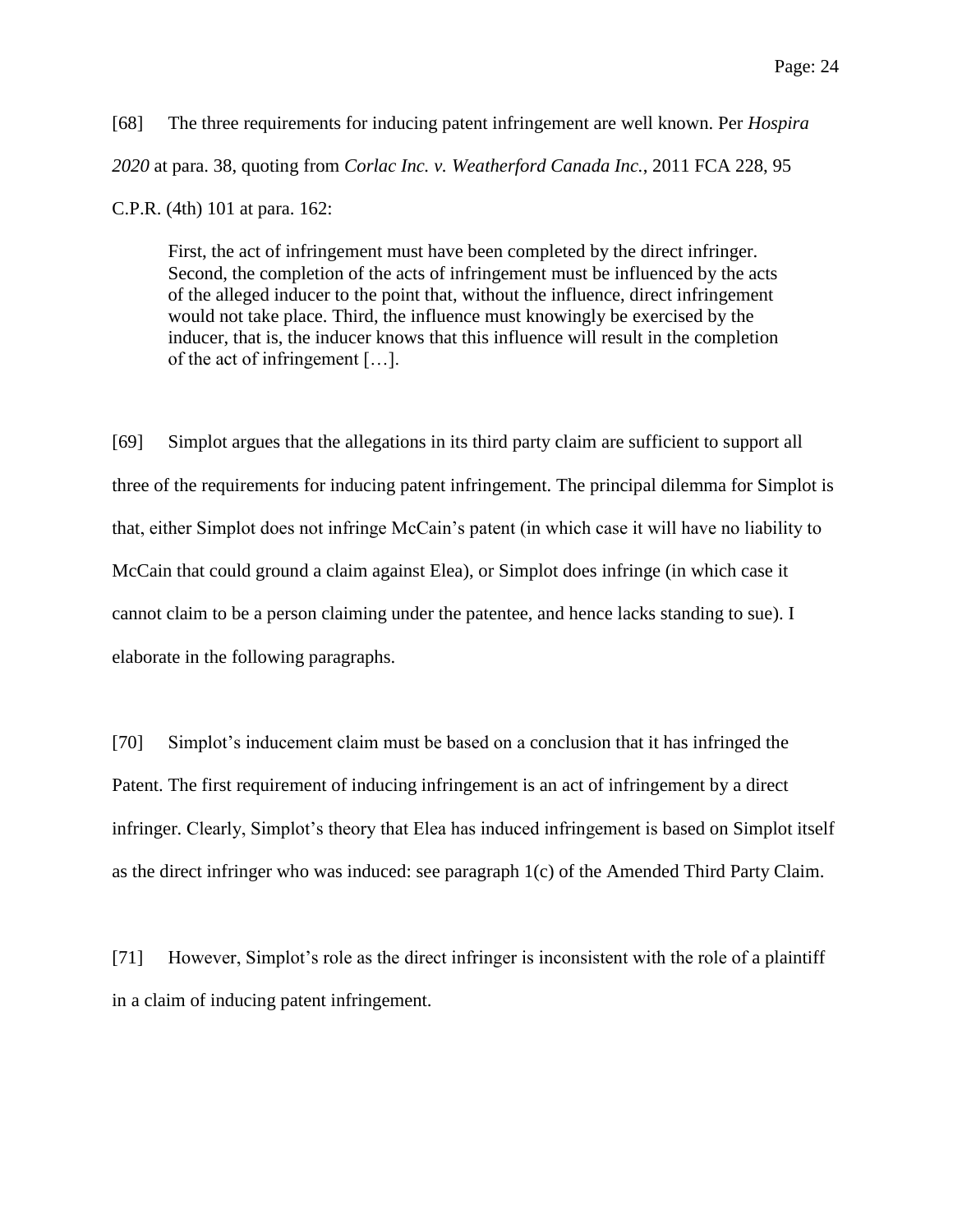Page: 25

[72] Canada's patent regime is wholly statutory: *Apotex Inc. v. Sanofi-Synthelabo Canada Inc.*, 2008 SCC 61, [2008] 3 S.C.R. 265, at para. 12. While there are aspects of Canadian patent law that are not provided for explicitly in the *Patent Act*, or any other statute, and have been developed instead through jurisprudence (inducing patent infringement itself being a good example), all such aspects must be based on a statutory text.

[73] As indicated above, inducing patent infringement is simply a form of infringement, not a separate tort. Therefore, the statutory foundation for a claim of inducing infringement is the same as that for direct infringement: subsection 55(1), which is reproduced at paragraph 61 above.

[74] Simplot argues (at paragraph 78 of its memorandum responding to Elea's appeal, Court File No. A-482-19), and the Judge accepted (at paragraph 61 of her reasons), that "reliance on section 55 of the *Patent Act* may not be necessary to bring a third party claim against a manufacturer who induced infringement, as the issue has not been addressed before." The Judge went on to observe that there is no authority one way or the other concerning whether a claim of inducing patent infringement must fit within section 55. However, in order to conclude that Simplot's third party claim has any reasonable prospect of success, there must be something on which to base that conclusion. It is not enough to take a "you never know what might happen" approach.

[75] Neither Simplot nor the Judge has pointed to any other provision of the *Patent Act* as potential support for the third party claim in this case. Simplot observes that infringement is not defined in the *Patent Act*, and therefore it cannot be expected that its inducement claim will be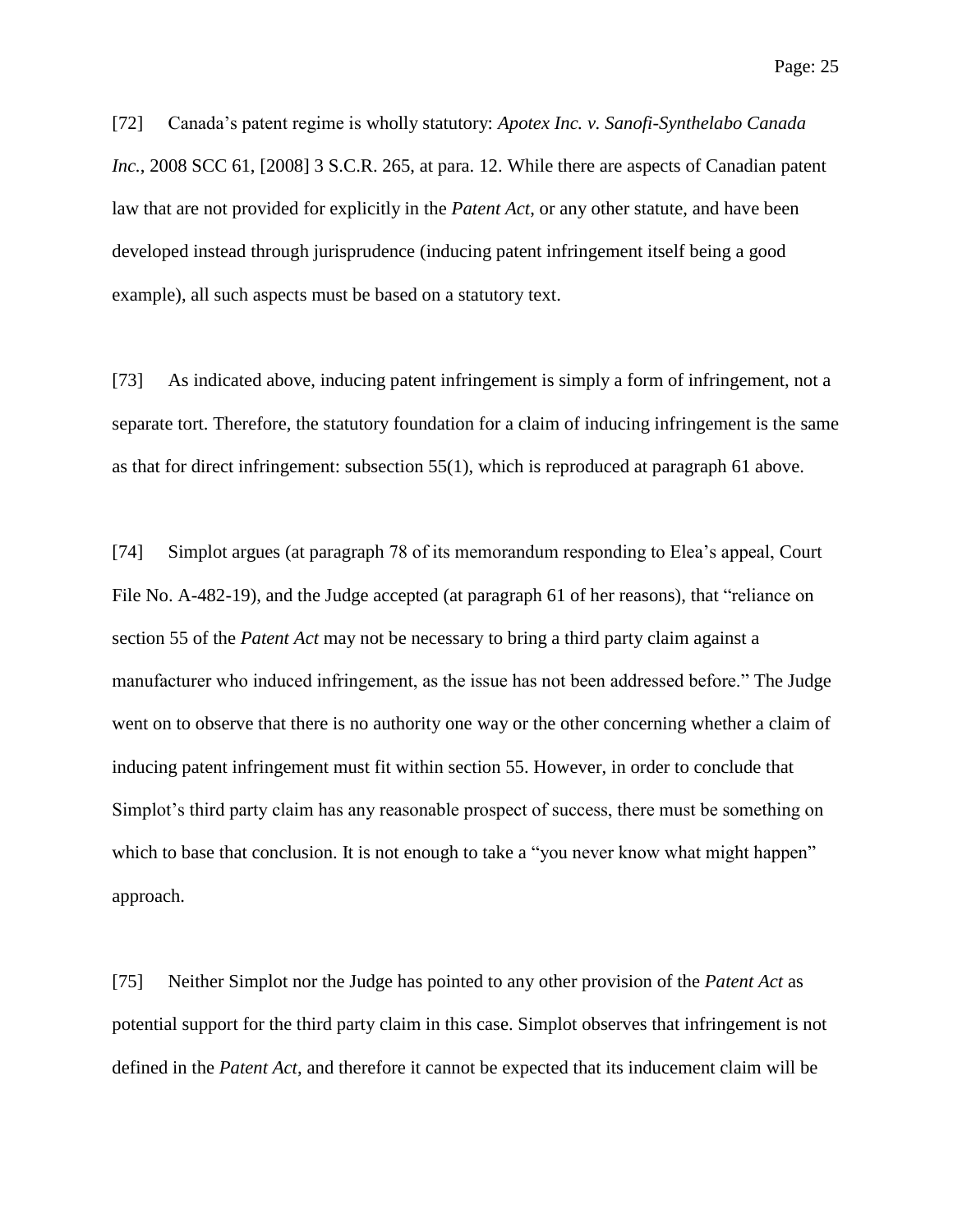provided for explicitly. Simplot notes that a body of jurisprudence (which it calls federal common law) has developed around almost every aspect of patent law, and encourages this Court to further develop the jurisprudence to address its third party claim.

[76] It is true that the *Patent Act* does not define infringement, but it does define the exclusive rights that a patent provides (see section 42), and jurisprudence has developed a definition of infringement based on interference with those exclusive rights (*Monsanto Canada Inc. v. Schmeiser*, 2004 SCC 34, [2004] 1 S.C.R. 902 at para. 34). More importantly, the *Patent Act* defines in section 55 those to whom an infringer may be liable. In my view, no other provision of the *Patent Act* can support a claim of standing to sue for patent infringement (*Signalisation de Montréal Inc. v. Services de Béton Universels Ltée*, [1993] 1 F.C. 341, 46 C.P.R. (3d) 199 (F.C.A.) at para. 3 (*Signalisation*)), or inducing patent infringement.

[77] So the question here becomes whether Simplot's third party claim can be supported based on subsection 55(1) (the other subsections of section 55 are not relevant here). That provision contemplates an infringer's liability "to the patentee and to all persons claiming under the patentee." Simplot is clearly not the patentee, so it must show at least a reasonable prospect of success in establishing that it is a person "claiming under the patentee."

[78] A person claiming under the patentee is a person who derives his rights to use the patented invention, at whatever degree, from the patentee: *Hospira 2020* at para. 108; see also *Signalisation* at para. 24; *Teva Canada Limited v. Janssen Inc.*, 2018 FCA 33, 420 D.L.R. (4th) 493 at para. 127. The jurisprudence has held that "persons claiming under the patentee" can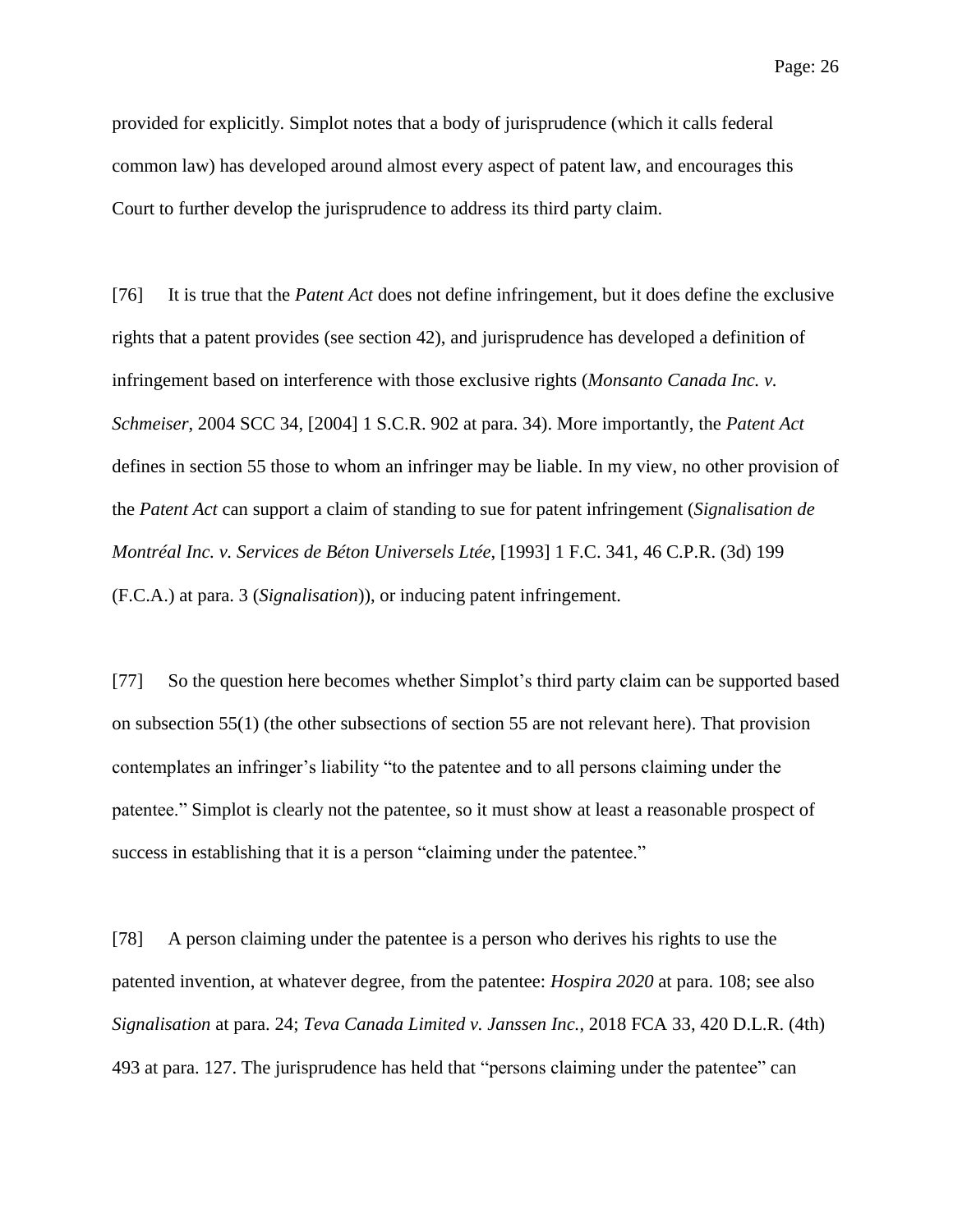include exclusive licensees (*Spun Rock Wools Ltd. v. Fiberglas Canada Ltd.*, [1943] S.C.R. 547, 3 C.P.R. 87), non-exclusive licensees (*Armstrong Cork Canada Ltd. v. Domco Industries Ltd.*, [1982] 1 S.C.R. 907, 42 N.R. 254), implied licensees (*Jay-Lor International Inc. v. Penta Farm Systems Ltd.*, 2007 FC 358, 59 C.P.R. (4th) 228), and even purchasers of patented products or products used to perform a patented process (*Signalisation*).

[79] As an infringer (according to the theory of its third party claim), Simplot derives no rights from the patentee, and cannot reasonably be considered to be a person who fits the definition of a person claiming under the patentee. Moreover, Simplot's role in the circumstances alleged in the third party claim cannot be likened to that of a person claiming under the patentee by any kind of reasonable analogy. It is easy enough to understand the logic that a person who derives rights from the patentee (a licensee, for example) should be able to enforce its rights in the patent and to be compensated for its damages resulting from an infringement of the patent. But Simplot can claim no similar right. Quite the contrary; Simplot is the party alleged to infringe the Patent, and from whom damages are claimed. Effectively, Simplot seeks to assert against Elea a right held only by McCain.

[80] In my view, it is plain and obvious that Simplot has no reasonable prospect of establishing that it is a person claiming under the patentee.

[81] Simplot also argues that its third party claim is merely incidental to the main claim, and that the Federal Court has jurisdiction over the third party claim because it has jurisdiction over the main claim. However, as indicated in the jurisprudence cited at paragraph 26 above, a third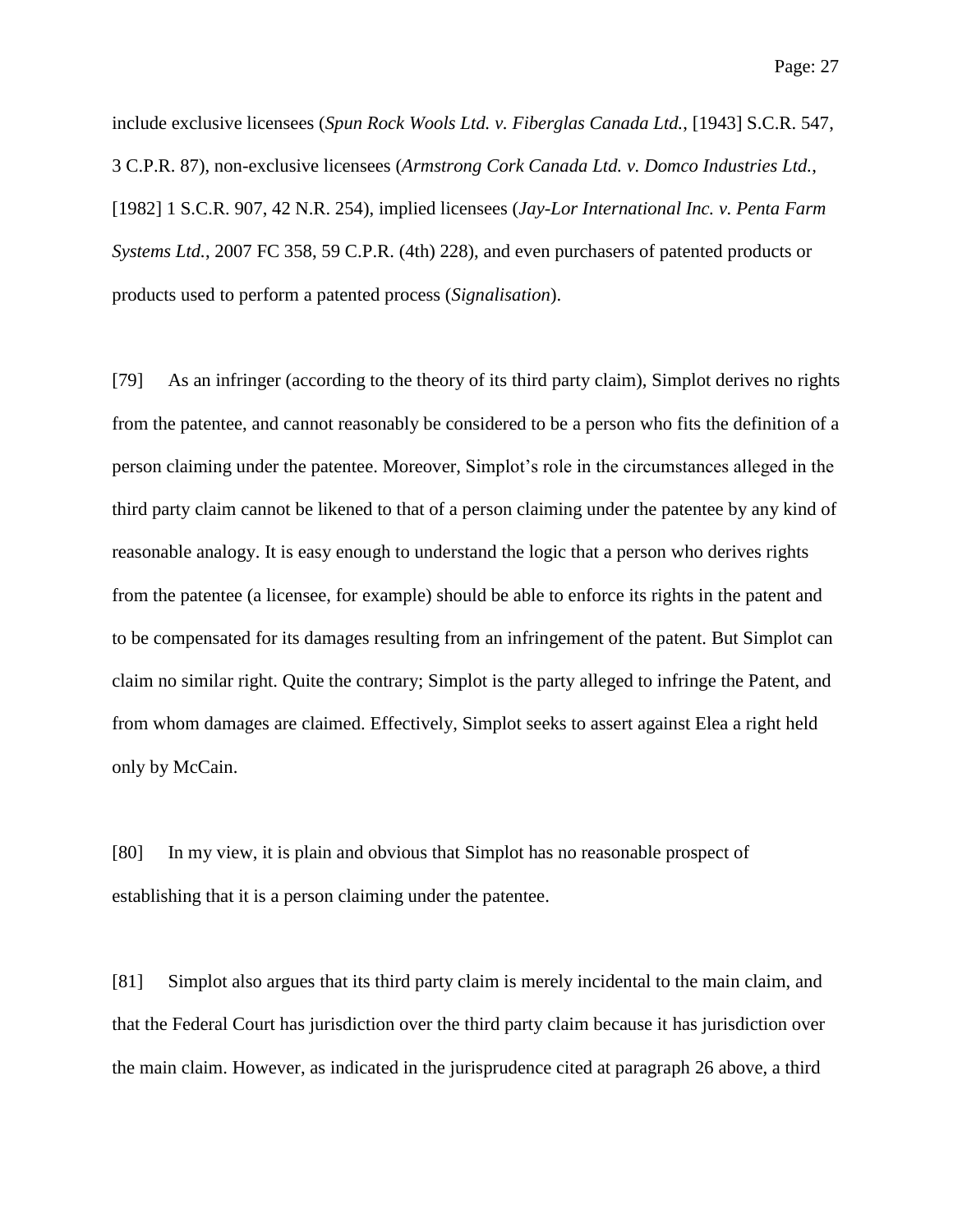party claim must stand on its own as an independent proceeding, separate from the main action and not merely incidental to it. In addition, a claim not otherwise based on federal law is not brought within the jurisdiction of the Federal Court merely because it arises from essentially the same facts as a related claim which is within federal jurisdiction: *Peter G. White* at para. 56. It is clear that Simplot's third party claim is indeed an independent claim against Elea, independent of McCain's claim against Simplot. Though Elea's potential liability to Simplot in the third party claim would depend in part on the outcome of the main claim, the cause of action in the third party claim arises from the terms of the relationship between Elea and Simplot. Issues of patent infringement would be incidental. This remains the case even in light of the reference in *Gottfriedson* at para. 34 to the possibility of having regard to the main action if it assists in determining what is in issue in the third party claim.

[82] I would conclude that it is plain and obvious that Simplot has no reasonable prospect of establishing that it has standing to maintain the third party claim based on the *Patent Act*. If Simplot is to establish a reasonable prospect of success in its third party claim, it would have to base its argument for the jurisdiction of the Federal Court on something other than the *Patent Act*.

## (3) Jurisdiction Based on the *Federal Courts Act*

[83] Simplot argues that a foundation for the jurisdiction of the Federal Court over the third party claim can be found in subsection 20(2) of the *Federal Courts Act*, reproduced at paragraph 60 above.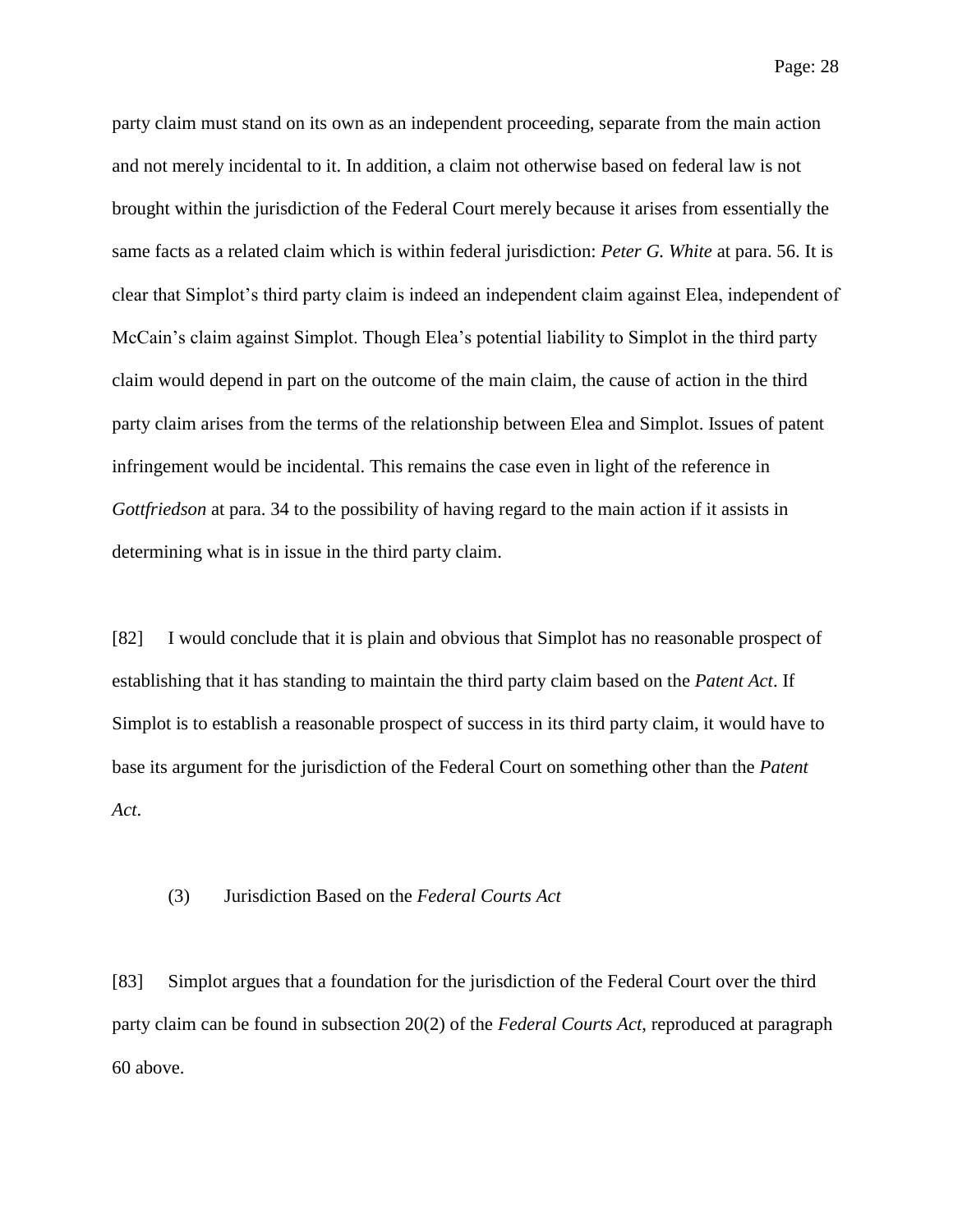Page: 29

[84] Since I have already concluded that the *Patent Act* cannot be the basis for the Federal Court's jurisdiction over the third party claim, one important question regarding this provision is whether the "Act of Parliament" referred to in this provision to support the Federal Court's jurisdiction can be the *Federal Courts Act* itself. In other words, can this provision be selfreferential.

[85] In *Windsor Bridge*, the Supreme Court of Canada considered the same question in relation to a different but similar provision of the *Federal Courts Act*, section 23. That provision gives the Federal Court concurrent jurisdiction "in all cases in which a claim for relief is made or a remedy is sought under an Act of Parliament or otherwise" in relation to certain matters. The Supreme Court concluded at paragraph 52 that it would be circular to reason that the *Federal Courts Act* could itself be the federal law contemplated by the term "an Act of Parliament or otherwise" in section 23.

[86] In my view, the same reasoning must apply to the question of whether the *Federal Courts Act* is contemplated as being "the authority of an Act of Parliament or at law or in equity" in subsection 20(2): see *Alpha Marathon Technologies Inc. v. Dual Spiral Systems Inc.*, 2017 FC 1119, 2017 CarswellNat 7058 at paras. 78-80. Such reasoning would be circular.

[87] Simplot notes the passage in *Apotex Inc. v. Merck & Co.*, 2006 FCA 323, [2007] 3 F.C.R. 588 at para. 123, indicating that nothing in section 20 of the *Federal Courts Act* suggests that it is intended to limit a judge's creativity in fashioning appropriate remedies. I do not doubt this. However, I see nothing inconsistent between a judge's freedom in fashioning remedies, and the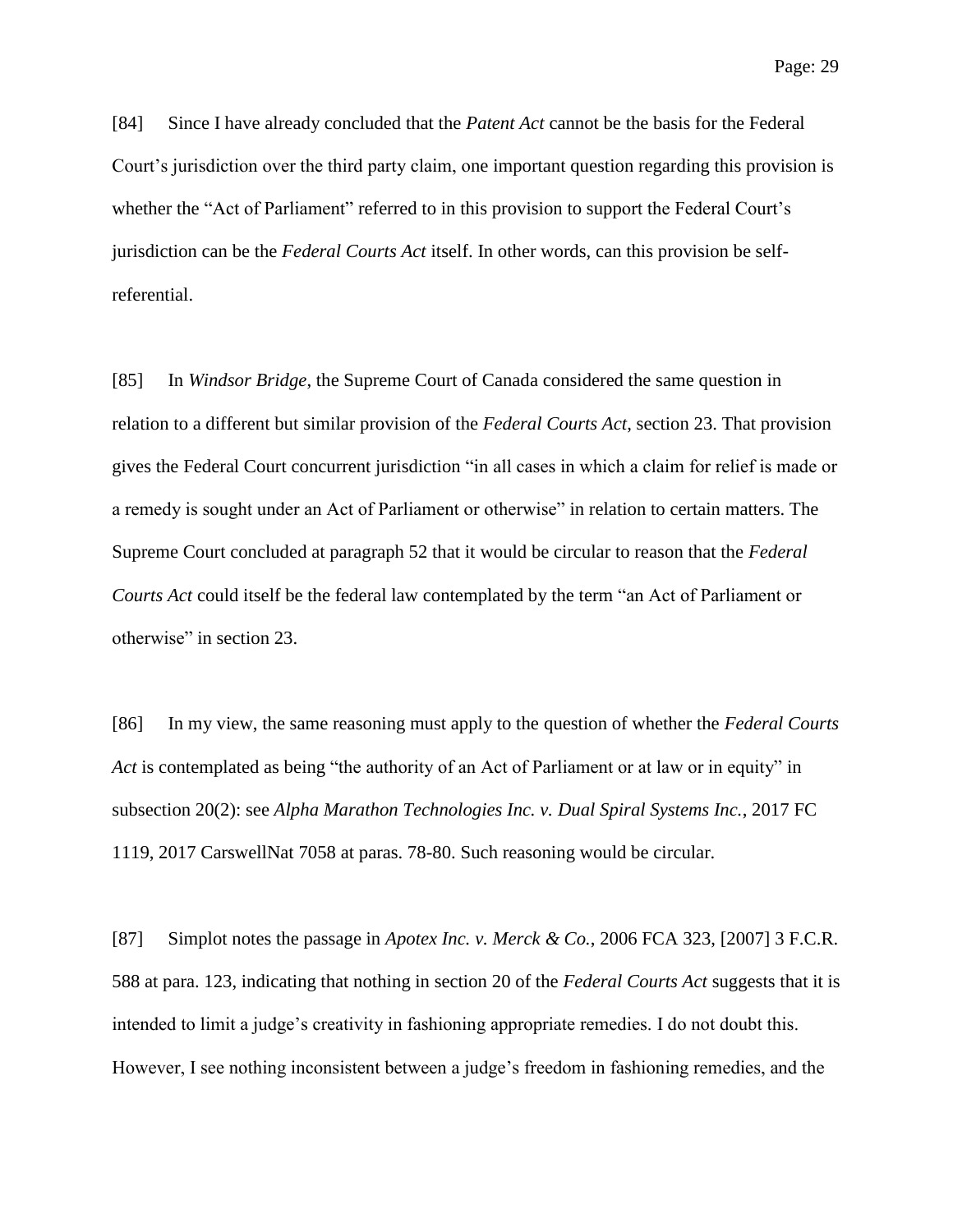requirement that there first be a statutory grant of jurisdiction by Parliament, per step 1 of *ITO* (reproduced at paragraph 58 above).

[88] Simplot notes that the jurisdiction of the Federal Court need not be based on an Act of Parliament, and may instead be based on authority "at law or in equity." But this cannot help Simplot's case. Because both the jurisdiction of the Federal Court and patent law in general must be based on statute, Simplot must nevertheless base its argument on a federal statute. For the reasons already discussed, Simplot cannot base its third party claim on either the *Patent Act* or the *Federal Courts Act*. No other federal statute has been suggested as a basis for the Federal Court's jurisdiction.

[89] Simplot argues that Rule 194 of the Rules should be interpreted broadly to give effect to its intended purpose of avoiding a multiplicity of proceedings. Rule 194 provides that "[w]ith leave of the Court, a defendant may commence a third party claim against […] another person who is not a defendant to the action, who the defendant claims […] should be bound by the determination of an issue between the plaintiff and the defendant." While Rule 194 contemplates third party claims, it is a procedural provision. It cannot be the source of jurisdiction for the Federal Court independent of the *Federal Courts Act* itself.

[90] Simplot argues that it would be put in an absurd position of having to prove infringement in a separate provincial court proceeding in order claim its indemnity. However, concerns about a multiplicity of proceedings and/or inconsistent results cannot justify finding that the Federal Court has jurisdiction where no federal statute grants it jurisdiction. The Supreme Court of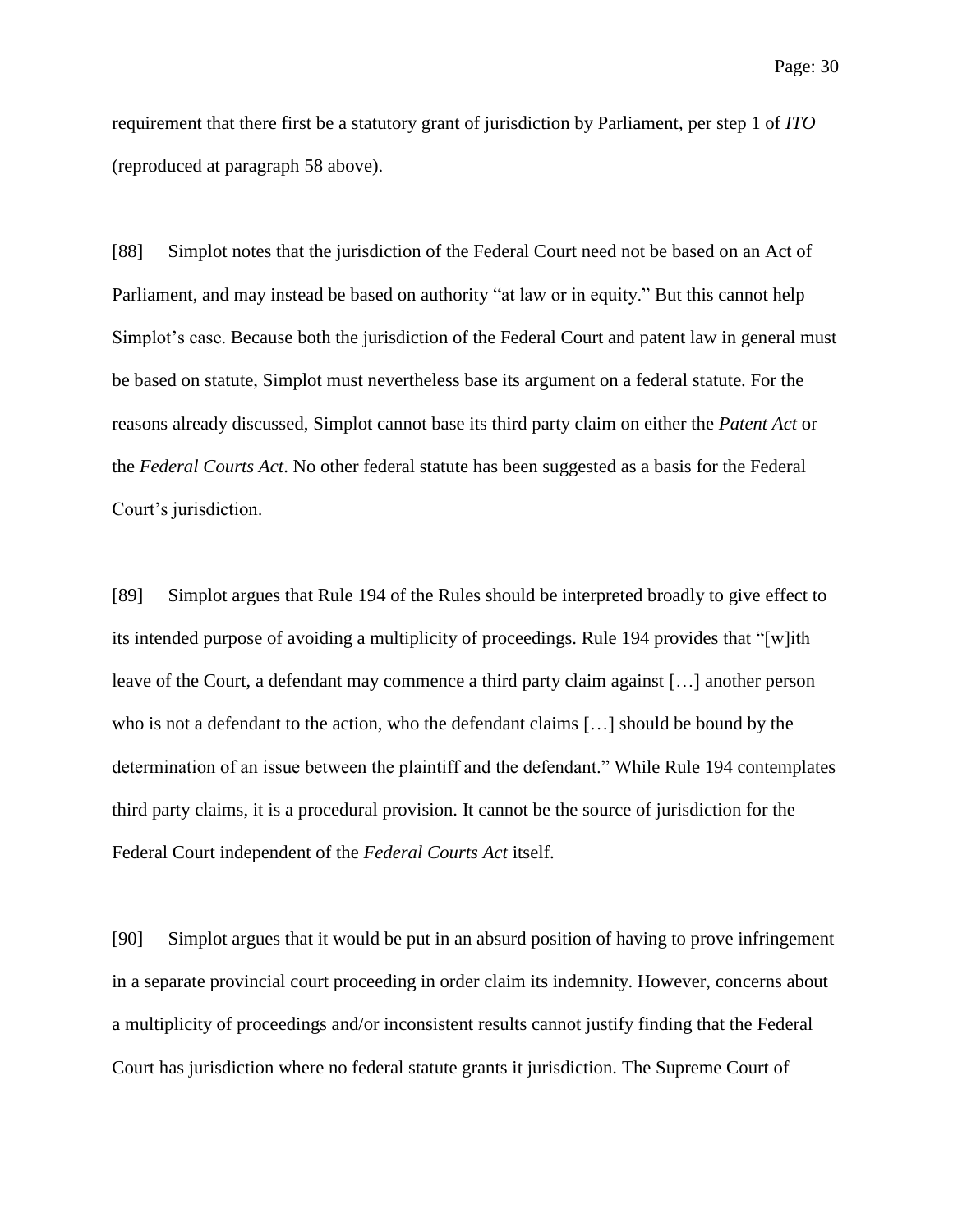Page: 31

Canada had occasion to consider the issue of inconvenience in *Bank of Montreal v. Royal Bank of Canada*, [1933] S.C.R. 311, [1933] 3 D.L.R. 444 at p. 316, where the Supreme Court acknowledged, "[t]here is a great deal to be said also on grounds of convenience in favour of investing the Court with jurisdiction to entertain such claims for indemnity." However, the Supreme Court refused to find jurisdiction based on inconvenience. The Supreme Court considered this issue again many years later in *Thomas Fuller* and reached the same conclusion, as did the Federal Court of Appeal in *Innotech Pty. Ltd. v. Phoenix Rotary Spike Harrows Ltd.*, [1997] F.C.J. No. 855, 74 C.P.R. (3d) 275.

[91] I have sympathy for Simplot's situation of having to commence separate legal proceedings in a different court to enforce its claims in warranty and indemnity against Elea. However, that difficulty cannot resolve the problem of the Federal Court's absence of jurisdiction in this case.

[92] Simplot relies on the decision in *Libbey-Owens-Ford Glass Co. v. Ford Motor Co.* (1968), 55 C.P.R. 165 (Ex. Ct.), 1968 CarswellNat 27 (*Libbey-Owens-Ford*). This case found that there was a "good arguable case" that a claim against a third party for indemnity based on contract, by a defendant in the context of a patent infringement action, fell within the jurisdiction of the Exchequer Court. The Court cited subsection 21(*c*) of the *Exchequer Court Act*, R.S.C. 1952, c. 98, as the basis for jurisdiction. Subsection  $21(c)$  was very similar to subsection  $20(2)$  of the current *Federal Courts Act*, contemplating jurisdiction "in all other cases in which a remedy is sought under the authority of any Act of the Parliament of Canada or at common law or in equity, respecting any patent of invention […]".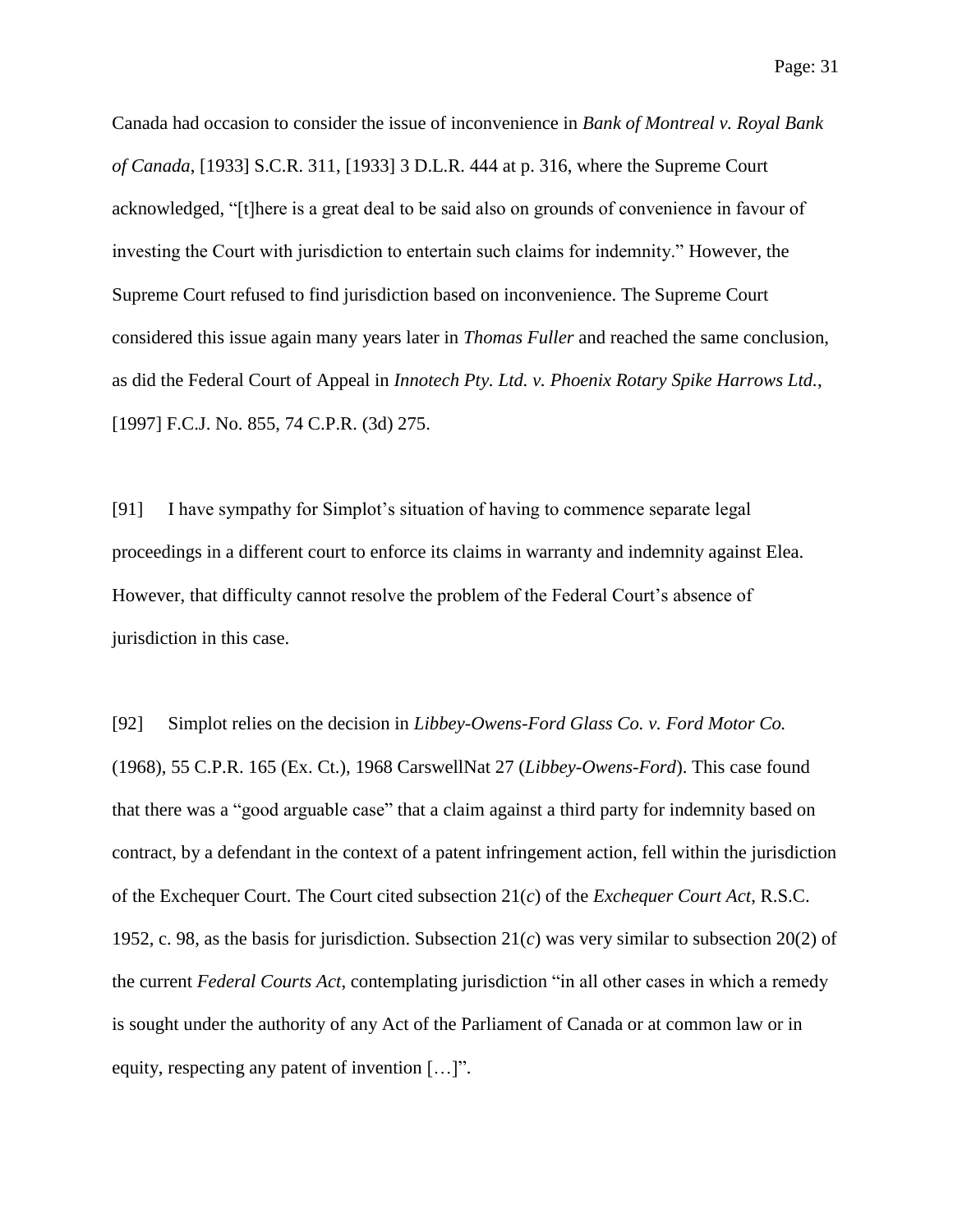[93] *Libbey-Owens-Ford* does indeed favour Simplot's argument. However, I cannot reconcile it with subsequent jurisprudence. In *ITO*, the Supreme Court ruled that the jurisdiction of the Federal Court requires a statutory grant of jurisdiction by the federal Parliament. This requirement would have applied equally to the jurisdiction of the Exchequer Court. The conclusion in *Windsor Bridge* at paragraph 52 that wording similar to that in subsection 20(2) of the *Federal Courts Act* is not intended to be self-referential would seem to apply equally to subsection 21(*c*) of the *Exchequer Court Act*. Accordingly, applying the law as it exists today, I cannot see how the defendant in *Libbey-Owens-Ford* could have an arguable case concerning the Court's jurisdiction over its third party claim.

[94] It is notable that a more recent decision of the Federal Court, *Burns Foods (1985) Ltd. v. Maple Lodge Farms Ltd.*, [1994] F.C.J. No. 1692, 58 C.P.R. (3d) 234 (*Burns Foods*), reached a conclusion opposite to that in *Libbey-Owens-Ford*. *Burns Foods* also concerned the question of the Court's jurisdiction over a claim against a third party for indemnity based on contract, by a defendant in the context of a patent infringement action. The Court in *Burns Foods* concluded that it did not have jurisdiction to adjudicate such an indemnity claim. Simplot argues that the Court made clear that its decision was based on the evidence in that case. However, the only distinction that Simplot notes is that *Burns Foods* did not involve a claim of inducement to infringe a patent. That distinction cannot assist Simplot because, as I have already indicated, Simplot's inducement allegation has no reasonable prospect of success.

[95] In conclusion, it is my view that the *Federal Courts Act* does not grant the Federal Court jurisdiction over Simplot's third party claim.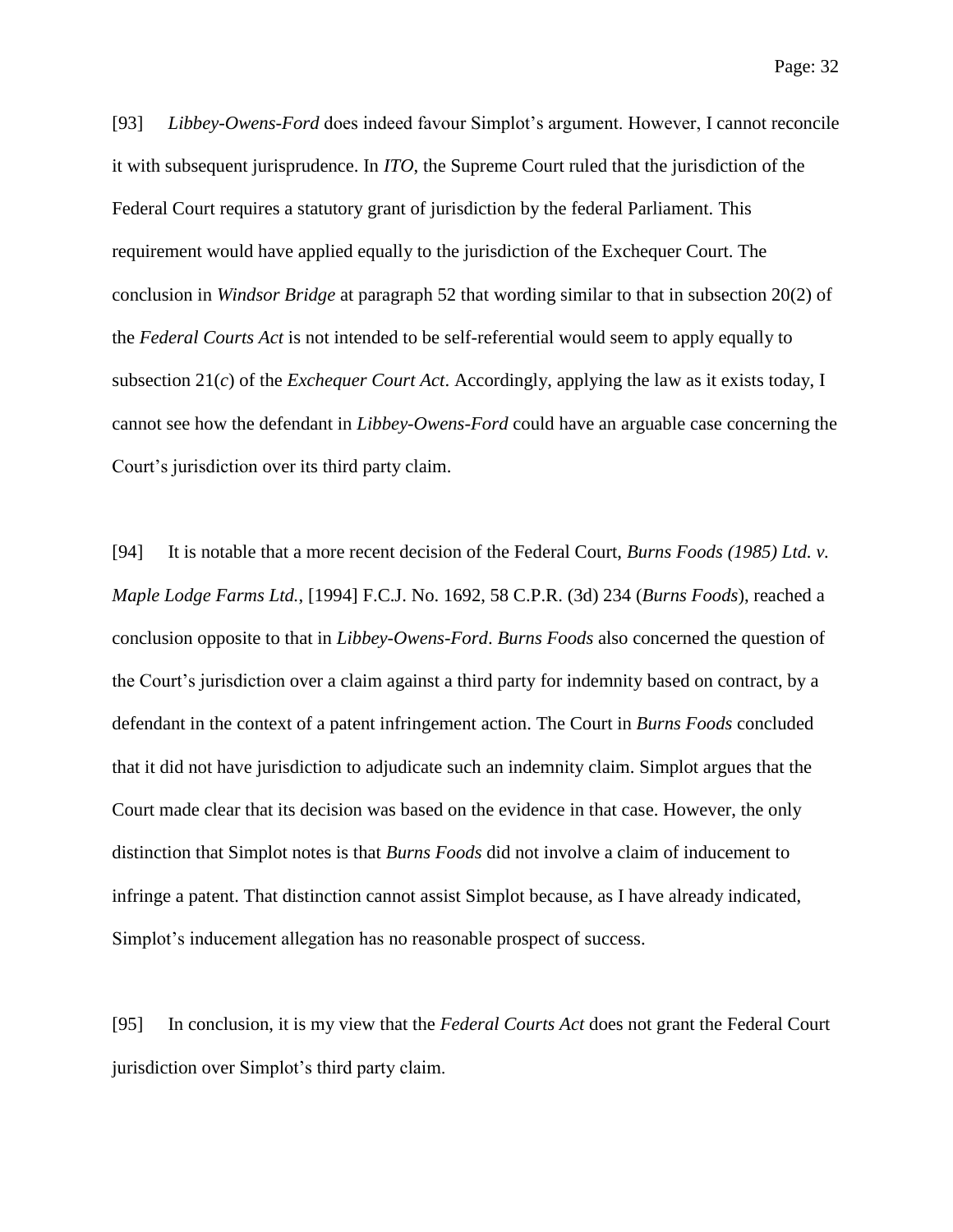(4) Jurisdiction Based on Contract

[96] Simplot does not seriously argue that the Federal Court has jurisdiction based on contract alone. I understand all of its arguments to be that the basis for the Federal Court's jurisdiction is elsewhere, e.g. the *Patent Act* and/or the *Federal Courts Act*, and that the contractual aspect of Simplot's third party claim is incidental.

[97] Having concluded above that the Federal Court's jurisdiction cannot be based on either of the foregoing statutes, or any aspect of the law or equity not otherwise tied to those statutes, it is not necessary to discuss further the issue of Federal Court jurisdiction based on contract.

#### (5) Conclusion on the Appeal Concerning Third Party Claim

[98] Having found that the Federal Court's jurisdiction over the third party claim cannot be based on any of the *Patent Act*, the *Federal Courts Act*, or contract alone, I would conclude that the Federal Court does not have jurisdiction in respect of the third party claim regardless of its essential nature. That said, I take this opportunity to state my view that the essential nature of the third party claim is in contract, based on the Contract between Elea and Simplot. Simplot's liability to McCain for patent infringement is a requirement of Simplot's third party claim, but the basis for the third party claim is the relationship between Simplot and Elea, as defined in the Contract. Simplot can have no claim of inducement. The *Patent Act* is not directly relevant to the third party claim, and is merely of incidental relevance by virtue of the main claim.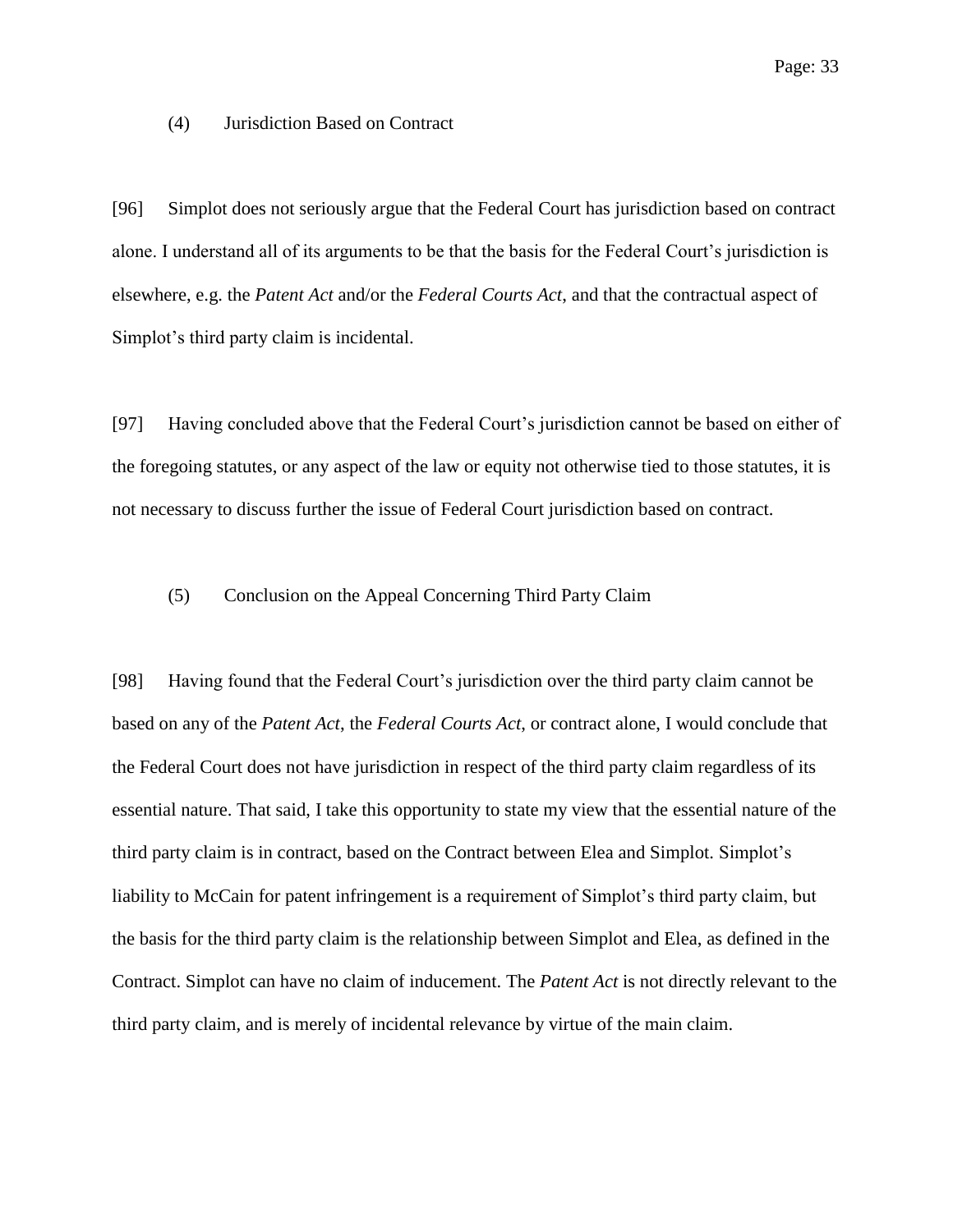[99] I would allow the appeal as it relates to the third party claim. I would strike the third party claim in its entirety without leave to amend.

## V. Conclusion

[100] As indicated in paragraph 4 above, there are two appeals before the Court. Based on the foregoing, I would allow Elea's appeal in Court File No. A-482-19, and I would allow in part McCain's appeal in Court File No. A-486-19. I would dismiss the latter appeal as it relates to the statement of defence and counterclaim, and allow it as it relates the third party claim. I would also strike the third party claim in its entirety without leave to amend.

[101] By letter submitted to the Court following the hearing, the parties have indicated their agreement on the manner of determining costs and the quantum thereof. I would follow that agreement. Since Elea has been successful in its appeal, I would order that Simplot pay Elea its costs before this Court in the all-inclusive amount of \$2500. Moreover, I would set aside the Federal Court's award of costs against Elea, and order that (i) the amount paid to Simplot by Elea in respect of such award of costs be returned with interest, and (ii) Elea receive its costs before the Federal Court in an amount to be agreed between Elea and Simplot or, failing agreement, to be determined by the Federal Court.

[102] With regard to McCain's appeal, success is divided. Pursuant to the parties' agreement, I would order no costs on that appeal.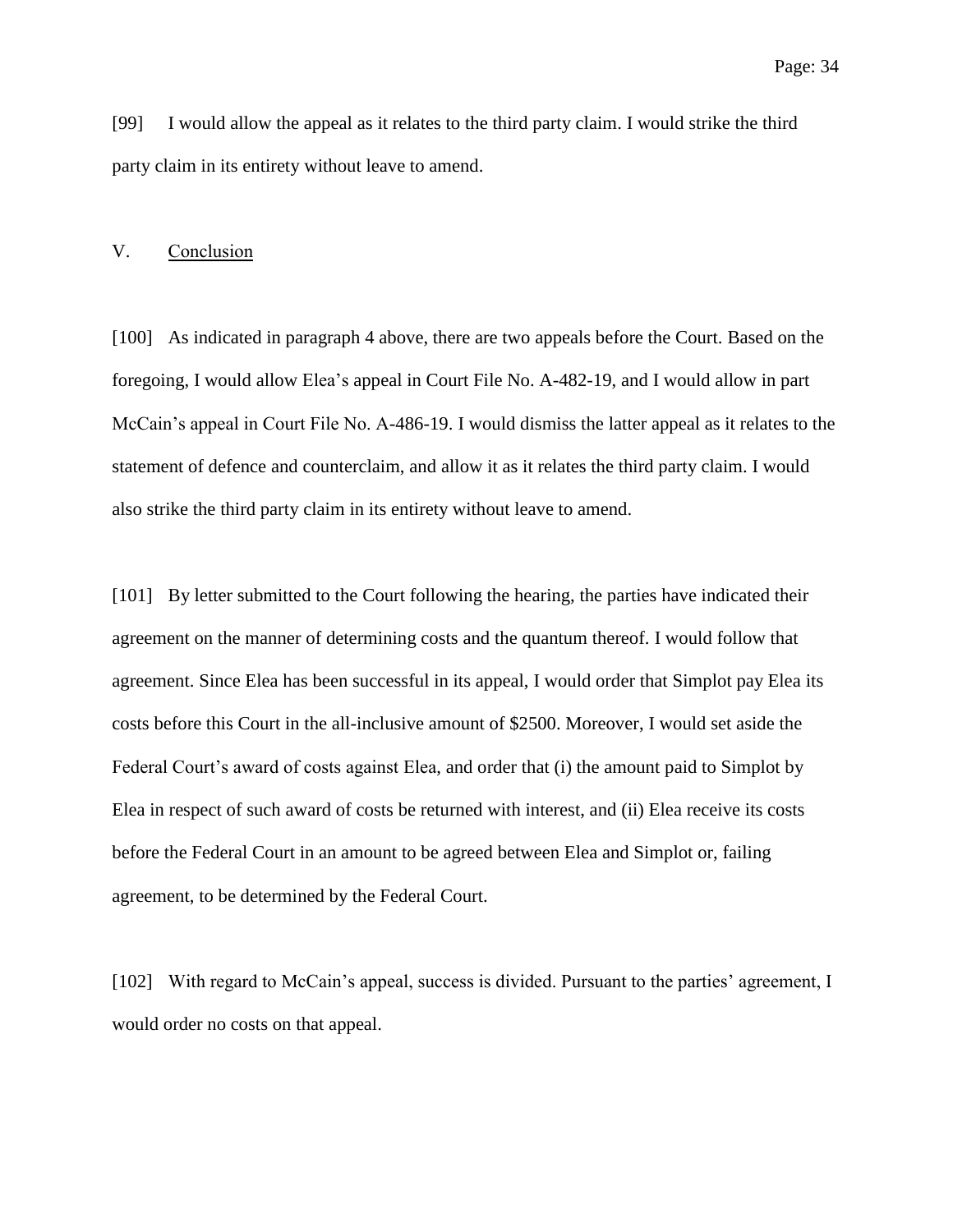[103] Before concluding, I wish to thank counsel for the excellent quality of their submissions, both written and oral, and for their cooperation with one another in this matter. This was of great assistance in considering the issues in dispute and in preparing these reasons.

"George R. Locke"

J.A.

"I agree. D.G. Near J.A."

"I agree. Anne L. Mactavish J.A."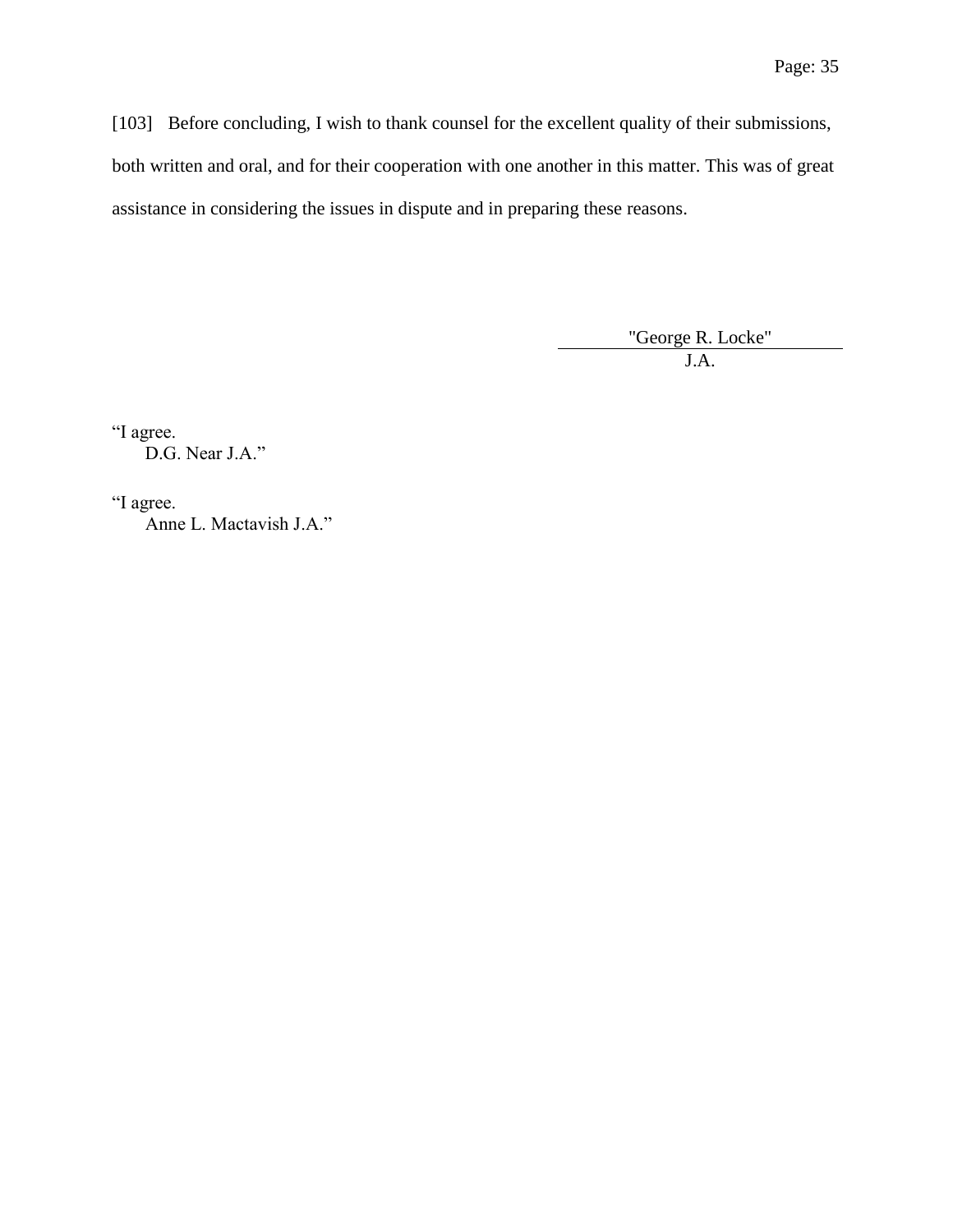# **FEDERAL COURT OF APPEAL**

# **NAMES OF COUNSEL AND SOLICITORS OF RECORD**

| <b>DOCKETS:</b>                 | A-486-19 and A-482-19                                                                                                                                            |
|---------------------------------|------------------------------------------------------------------------------------------------------------------------------------------------------------------|
| <b>DOCKET:</b>                  | A-486-19                                                                                                                                                         |
| <b>STYLE OF CAUSE:</b>          | MCCAIN FOODS LIMITED v.<br>J.R. SIMPLOT COMPANY,<br>SIMPLOT CANADA (II)<br><b>LIMITED and ELEA</b><br><b>VERTRIEBS-UND-</b><br>VERMARKTUNGSGESELLSCH<br>AFT, MBH |
| <b>AND DOCKET:</b>              | A-482-19                                                                                                                                                         |
| <b>STYLE OF CAUSE:</b>          | ELEA VERTRIEBS-UND-<br>VERMARKTUNGSGESELLSCH<br>AFT, MBH v. MCCAIN FOODS<br>LIMITED, J.R. SIMPLOT<br><b>COMPANY and SIMPLOT</b><br><b>CANADA (II) LIMITED</b>    |
| <b>PLACE OF HEARING:</b>        | <b>BY ONLINE VIDEO</b><br><b>CONFERENCE</b>                                                                                                                      |
| <b>DATE OF HEARING:</b>         | DECEMBER 9, 2020                                                                                                                                                 |
| <b>REASONS FOR JUDGMENT BY:</b> | LOCKE J.A.                                                                                                                                                       |
| <b>CONCURRED IN BY:</b>         | NEAR J.A.<br>MACTAVISH J.A.                                                                                                                                      |
| <b>DATED:</b>                   | <b>JANUARY 14, 2021</b>                                                                                                                                          |